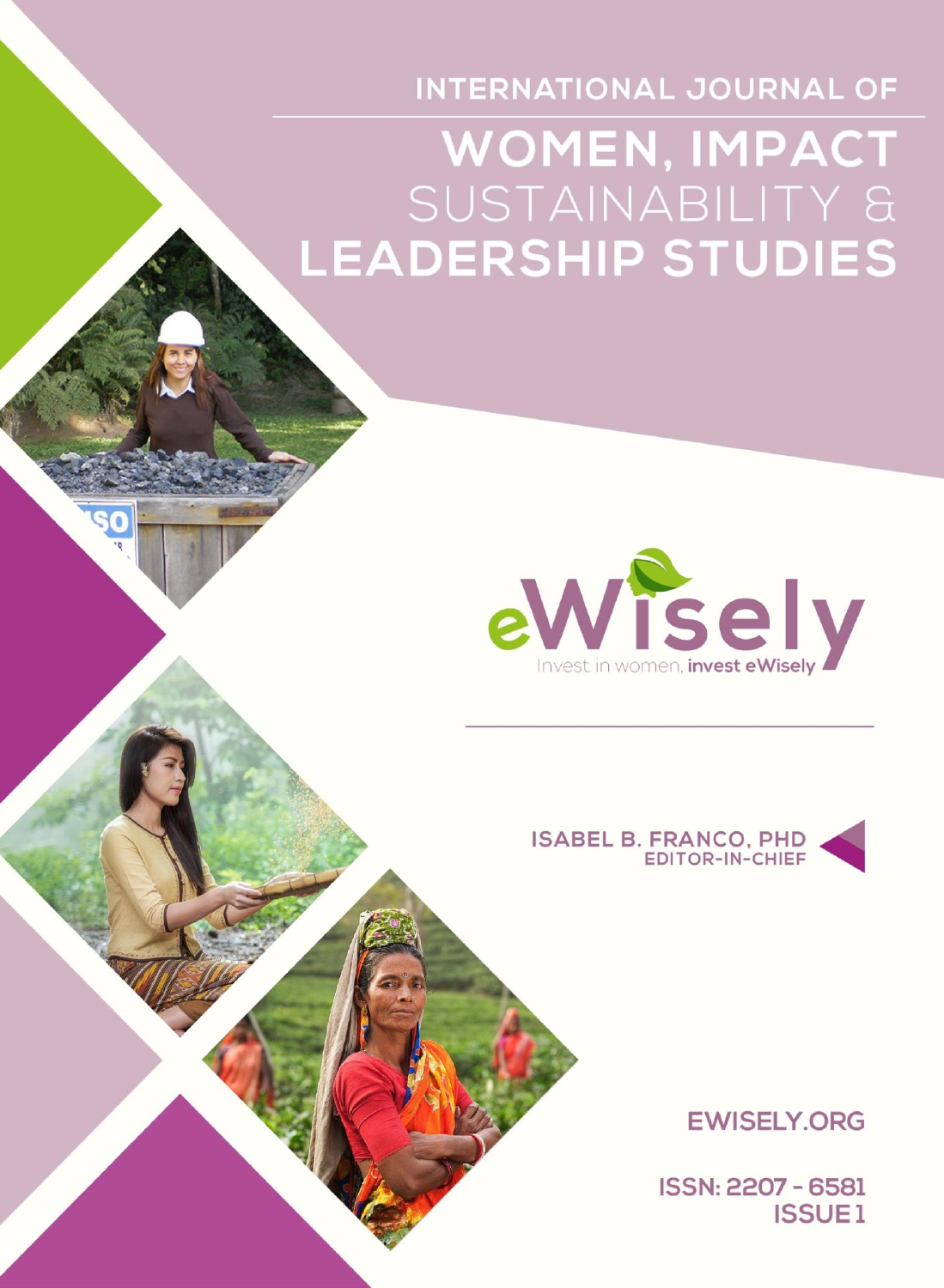Copyright © Invest eWisely 2017

Research eWisely Hub

All rights reserved

More information about submissions, please contact eWisely Publication Office at [editor@ewisely.org](mailto:editor@ewisely.com)

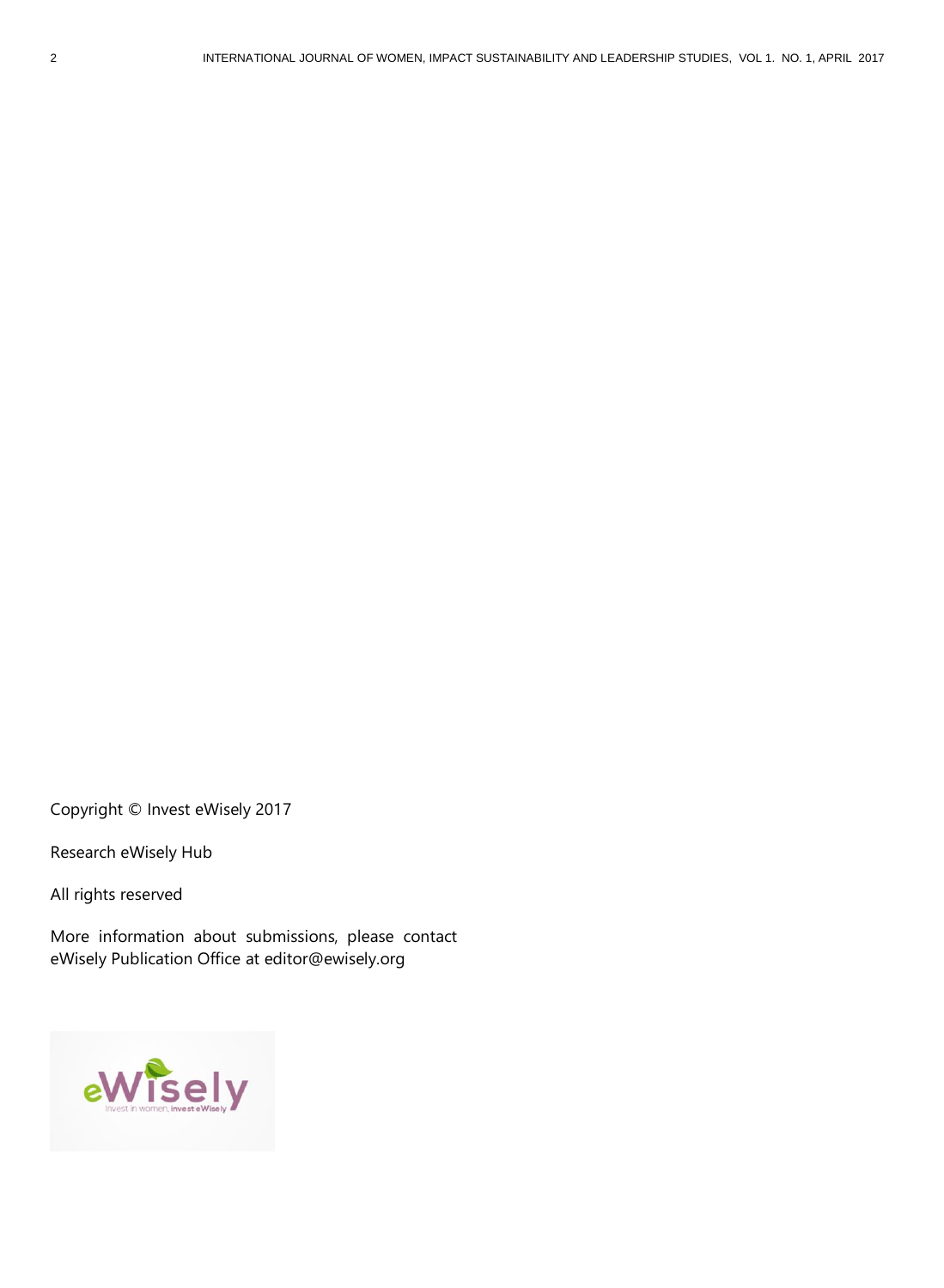## FOREWORD

On behalf of Research eWisely Hub, I am pleased to announce the publication of the International Journal of Women, Impact Sustainability and Leadership Studies. This Journal is a half-yearly peer-reviewed academic journal produced by the eResearch eWisely Hub. It aims to publish research, reports, and literature reviews relating to women, sustainability, leadership and disruptive industries in resource regions, such as extractives (mining, oil and gas). We accept publications in English, Spanish and Portuguese. We also accept publications that cover the following topics:

- Women and Sustainable Development Goals (SDGs)
- Women, Corporate Sustainability Reporting and Performance
- Women, Sustainable Energy and Extractives (Mining, Oil and Gas)
- Women, Sustainability and Climate Change
- Women, Education and Impactful Research for Sustainable Development
- Women and Sustainable Entrepreneurship
- Women and Sustainable Livelihoods
- Women, Sustainability and Leadership Women, Sustainability and Social Invest

The way that women are represented or challenged within unconventional industries such as extractives mining, oil and gas, the linkages with the industry and socioenvironmental sustainability issues, atraction and retention of women in the extractive industry, women entrepreneurs in resource regions and implications for their livelihoods, for example, are some of the topics this journal covers. The journal is designed to be an interdisciplinary journal, and it encourages young scholars and students within all relevant disciplines to submit their work for publication. In this issue, we feature the work of researchers from PNG, Colombia and Brazil:

Franco, I (2017). Toward a Women-Centric Approach to Sustainability in Resource Regions. International Journal of Women, Sustainability and Leadership, 1(1), 3-18

Ribeiro-Duthie, C (2017). Gender and Child Labour in the Small-scale Mining. International Journal of Women, Sustainability and Leadership, 1(1), 19-23

Dela Hoz, K, Cano, N, Franco, I (2017). Desarrollo Sostenistractiva- El Caso Colombiano. International Journal of Women, Sustainability and Leadership, 1(1), 24-31

Reategui, C. Women's Empowerement Programs: Opportunities to Reduace Gender Based Violence in Papua New Guinea. International Journal of Women, Sustainability and Leadership, 1(1), 32-35

Accordingly we invite contributions. The call for our issue is general, so as long as articles deal with issues of women and sustanability theory we consider them for publication. Contributions will be blind peer-reviewed, and submitted work should be original and not published or under consideration for publication elsewhere. All communications, including manuscripts and general enquiries, should be directed to editor@ewisely.org

Isabel B. Franco, Ph.D

Editor in-Chief

Exceptional Women in Sustainability (eWisely)

Invest in Women, Invest eWisely

Research eWisely Hub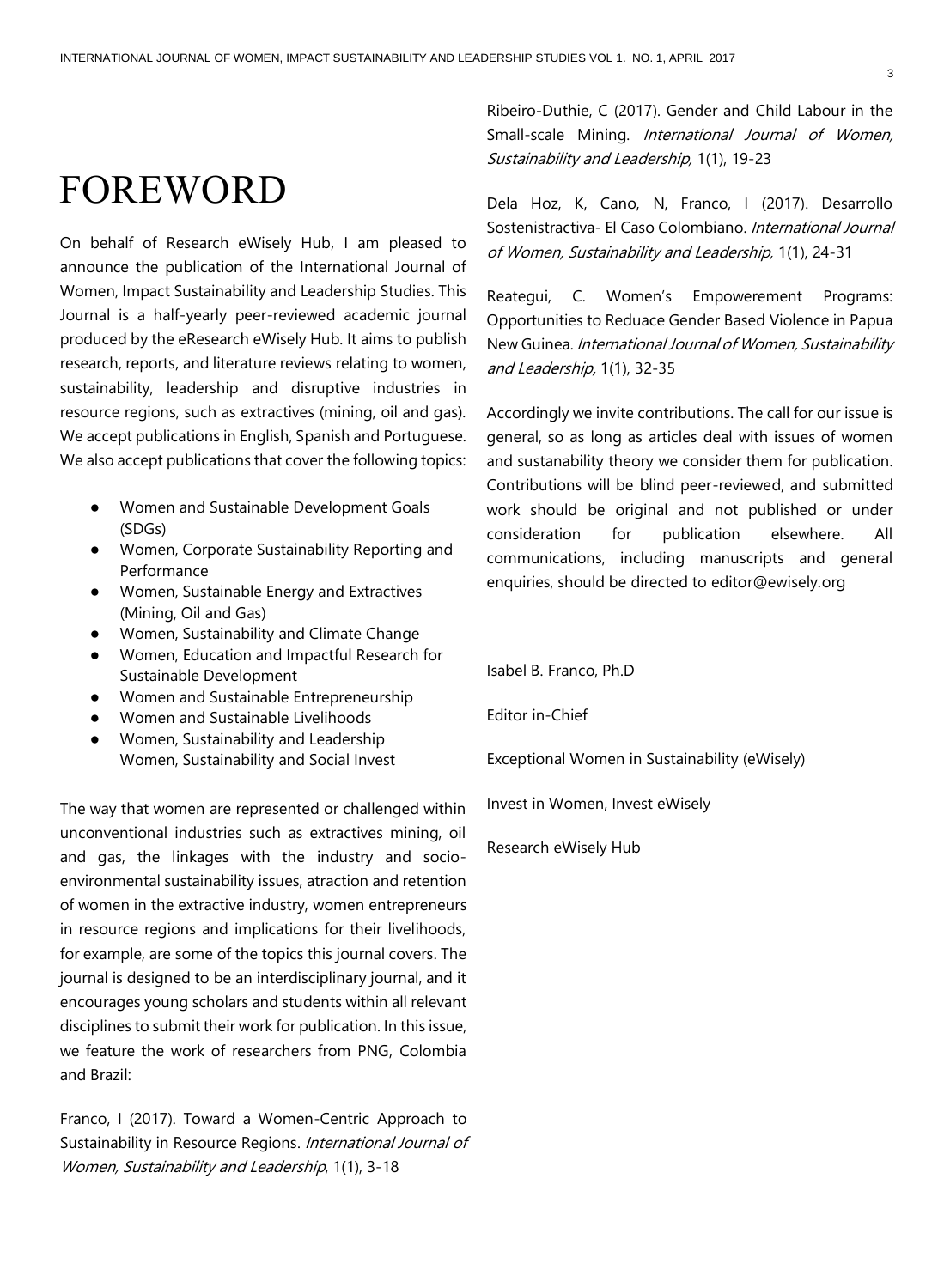## Toward a Women-Centric Approach to Sustainability in Resource Regions

Isabel B. Franco, Research eWisely Hub and United Nations University

**ABSTRACT**— The world has experienced rapid resource development threatening community livelihoods and human capital assets, particularly those of women. This research explores the linkage between disruptive industries like extractives and lack of sustainable livelihood options for women, which at the present scenario is not only causing productivity losses in extractive enterprises, but is also jeopardizing regional sustainability in resource locations. Research findings presented in this article show that stakeholders are increasingly being tasked with social responsibilities to forge sustainable livelihoods and enhance the human capital of communities, particularly of women. However, they do not know how to respond to emerging sustainability challenges. The paper proposes a strategic women-centric approach to sustainability to help stakeholders integrate women's livelihoods and human capital assets into the extractive industry or other economic sectors relevant for the local economy. This approach has the potential to foster overall sustainability, particularly in the context of developing resource regions. This piece is based on a qualitative research technique for data analysis and case study research methodology.

—————————— ◆ ——————————

**KEY WORDS** — Sustainability, extractives, human capital development, enterprises, women, livelihoods, development

**T**HE notion of sustainability is taking centre stage in the context of developing resource regions. The increase in resource developments has impacted on women and their opportunities to fashion sustainable livelihoods and enhance their human capital assets. Extractive enterprises have fostered an economic boom and it is pivotal for the global economy with revenues from the sector accounting for US\$ 863 million in 2009 in countries like Colombia (Molina-Escobar & Restrepo-Baena, 2010; Ponce, 2010). However, a lack of sustainable livelihood options particularly for women jeopardizes the sustainability of extractive enterprises and local communities.

Women adjacent to extractive operations are more commonly experiencing a loss of livelihood options and human capital assets. Hence, there is a need to engage extractive enterprises to help them fashion sustainable livelihoods in resource regions (Buitrago Franco, 2014). Moreover, there is a recognition that natural resources, particularly, minerals and metals, will not last for long and that local communities, mostly women should rely on other economic activities apart from mining to advance toward sustainability.

This paper argues that disruptive industries like extractives should engage in helping women enhancing human capital development and therefore fashion more sustainable livelihood options, particularly in the context of developing resource locations. This can create sustainable added value to extractive enterprises and local communities. In this context, this research proposes a strategic women-centric approach to sustainability. This approach encapsulates a process of building capacities through the enhancement and maintenance of women's human capital assets. Hence, this section focuses on an examination of these assets. More importantly, it explores the ways in which women's assets can be developed or employed to forge more sustainable livelihoods in contexts where disruptive industries operate. Six priority areas for women were identified and examined: entrepreneurship, employment and leadership, education and sustainability, innovation and infrastructure in the form of technology. The research conducted in Risaralda, Colombia indicates the importance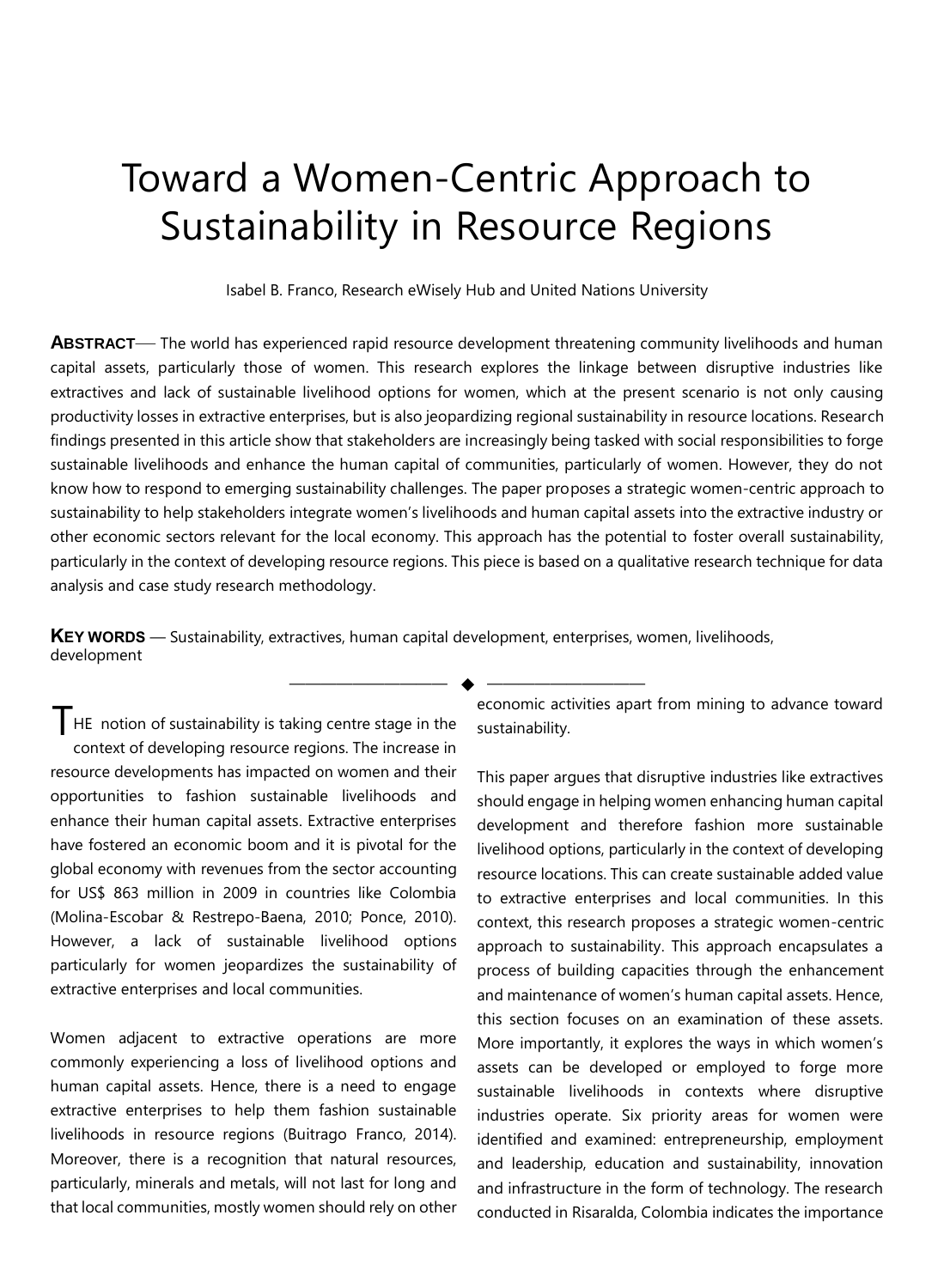of this sustainability approach for being developed according to women's expectations and needs.

The situation exemplified in Risaralda shows that companies often make choices on behalf of communities, implementing inappropriate sustainability approaches that do not always tackle critical social and economic issues important to the community, mostly for women. Similarly, in the context of resource regions, other approaches to sustainability with a focus on women often implement mining-oriented actions to attract and retain a viable local workforce. On the other hand, many of Risaralda's women have benefited from initiatives supported by a range of stakeholders, that have been aimed at developing their assets and creating alternative livelihoods in priority areas other than mining. This approach has met women's expectations and equipped them with capacities to respond to mining impacts and so establish sustainable livelihoods.

The discussion in this paper is organized as follows: Section 2 introduces the methodology and Risaralda, Colombia, the case study area. Section 3 introduces a literature review that presents the theory that supports this study. This is followed by section 4 that introduces a women-centric approach to sustainability and discusses key findings. Conclusions are presented in section 5.

#### 2 METHODOLOGY

This paper is based on empirical research in Risaralda, Colombia. The selection of the case study was based on three criteria: 1) a developing resource region; 2) evidence of women starved for sustainable livelihood options 3) a region that displays complexities and opportunities in integrating livelihoods of women in extractive industries or other relevant sectors in the local economy. This section also provides a more detailed description of Risaralda, Colombian case study.

Colombia is a Latin American country located on the north of South America that has experienced an escalating resource growth over the last three decades (Torres, 2001; Idarraga et al, 2010). Mining along with oil extraction

Change Institute, St Lucia, St Lucia Campus, QLD 4072,

————————————————

Australia. Email: isabel@drisabelfranco.com

Risaralda is located in the Colombian Andes mountain range. Mining and exploration projects operated in Risaralda impact on women and their livelihoods in both urban and non-urban areas. According to the last census register (DANE, 2005) Risaralda hosted a population of 859,666 people in 2005. Out of the total population 665,104 people inhabited urban areas, whereas 194,562 were located in peri-urban and rural areas. 51.3 percent of the population was female and 48.7 percent male. Statistics also show that Risaralda hosted 230,532 households in urban and non-urban areas. Community livelihoods are compromised due to increase of extractive operations in the region. Women being the most susceptible to this "poverty trap" increases the complexity of finding livelihood options and opportunities to aide in their transition out of poverty. Hence, the importance of assisting the industries and key stakeholders in forging sustainable livelihoods for women in resource regions.

A qualitative methodological strategy was applied to develop the research presented in this paper. The qualitative strategy applied to this study involves the combination of a number of qualitative methods and techniques, reducing any bias and limitations derived from the application of single methods (Singleton & Straits, 2010). Using the case study as the basic methodological approach, the analysis incorporated a literature review, document analysis (policy analysis), stakeholder analysis, face-to-face semi-structured interviews and group interviews. This paper is based on the Research Report 'The Untapped Potential of Women's Livelihoods for Sustainable Resource Development' (Franco & Derbyshire, 2016) and PhD research conducted at the University of Queensland (Buitrago Franco, 2014).

#### 3 THEORY

The world has experienced rapid resource development threatening community livelihoods, particularly those of • F.A. Author is with, Research eWisely Hub and, Global

represented 4.6 percent of the Colombian GDP in 2005 (UPME, 2006). The resource industry is also becoming one of the most representative economic sectors in Risaralda, Colombia. Thus, many local governments in these municipalities have succeeded in fostering sustainable resource development through effective fiscal management and efficient public institutions.

ISSN 2207-6581 Published by Research eWisely Hub, Invest eWisely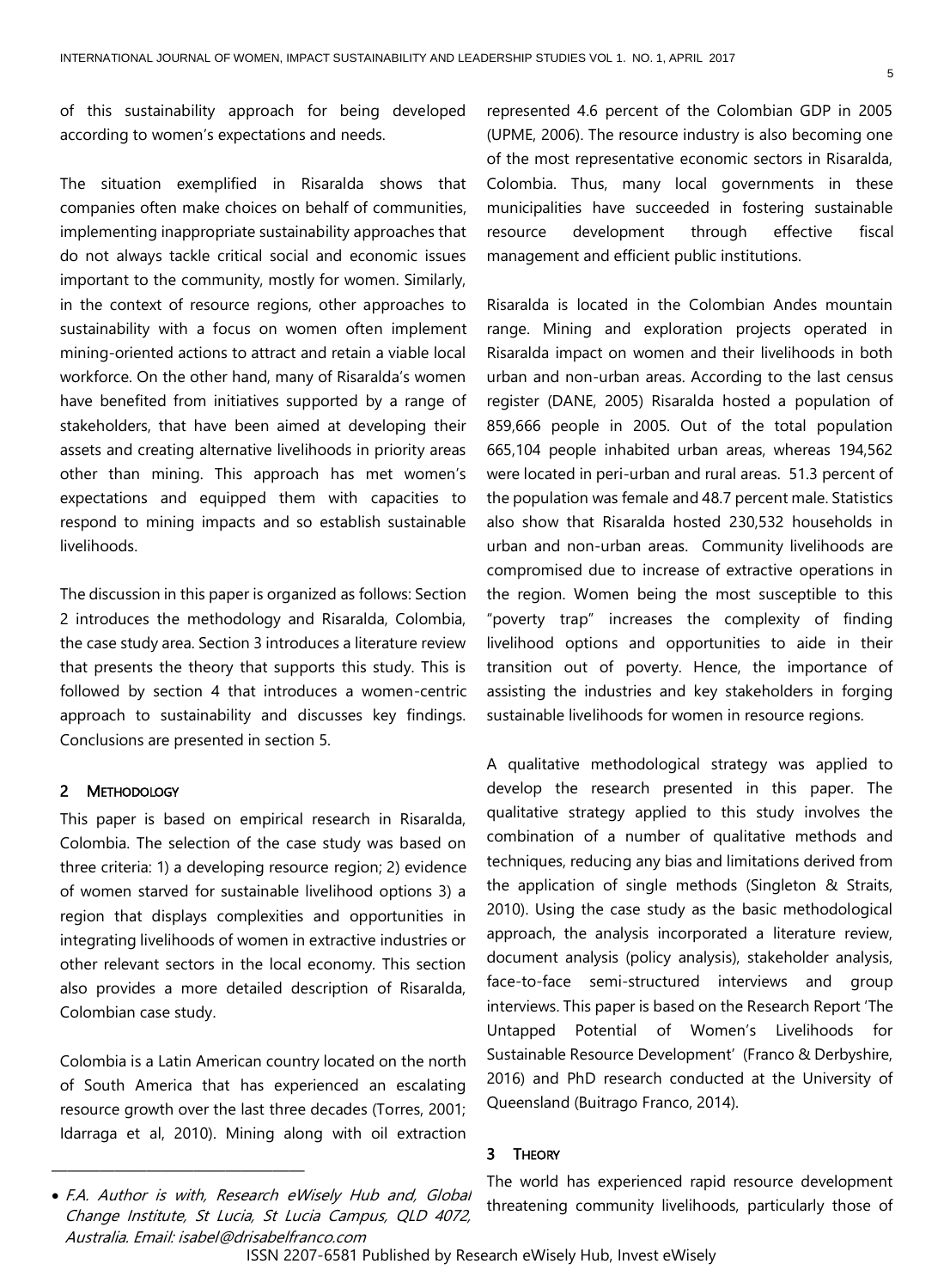women. The total net output of the resource sector in the world grew by 1.7 percent in 2013 (UNIDO, 2014). However, increased growth of the sector has given rise to complexities in the industry, leading to unsustainable resource development at locations where extractive enterprises operate with major implications for women and community livelihoods (Kitula, 2006). Poor resource development practices in rural areas poses significant caveats to social welfare services, discourages participation of women in local political dialogues, educational inequalities further perpetuating the rural land tenure. Due to gender gaps, it is often the case that rural female household heads have limited access to land, training, financing, and other benefits that are generally available to men. Thus, public emphasis on support and investment aimed at helping women are vital for increasing productivity and improving livelihoods for women and their families in resource rich regions (Hilson and Banchirigah, 2009). This section presents a literature review that explores linkages between, extractive enterprises, women and sustainable livelihoods.

Concepts like sustainable livelihoods abound in the present day sustainable development (SD) literature. While the notion of SD owes its origins to environmental activists in the 19th century, in the contemporary era, SD is seen as a broad term encompassing a wide range of social, economic, environmental and political elements (Dresner, 2008). Global organizations such as the World Bank and the United Nations have embraced the Brundtland Commission's definition of SD; one that states it is "Meet(ing) the needs of the present without compromising the ability of future generations to meet their own needs" (World Commission on Environment and Development, 1987, p. 31).

Forging sustainable livelihoods necessitates placing people, particularly women at the centre of sustainability agendas. This approach transcends the notion of sustainability and therefore has the potential to overcome community development limitations (often caused by community resource-dependence). Scholarship in sustainability, corporate social responsibility and business ethics argues that communities receiving paternalistic treatment by corporations encounter limitations in achieving sustainable development aspirations (Cornelius et al, 2008; Jenkins, 2004; Veiga, et al., 2001). Jenkins (2004, p. 26) in Buitrago Franco (2014) calls this 'false

dependency': a scenario in which corporations act as providers of services and business for communities. It only worsens when communities become "mere puppets in the regeneration game played out by large national, regional and local agencies" (Cornelius et al, 2008, p. 358). Yet, extractive enterprises can however significantly contribute to helping communities, particularly women forge more sustainable livelihoods and integrating them in the extractive industries or other sectors relevant for the local economy. This approach also has the potential to assist extractive enterprises in fostering sustainable resource practices.

Forging sustainable livelihoods in resource regions can assist women in becoming active participants in shaping their life plans and achieve their sustainable development aspirations. Recent resource development has positioned the extractive industry as one of the main economic activities in the region. In the Colombian case, operations have been undertaken by Canadian and domestic exploration and mining companies. Metals production in Risaralda represented 6.71 percent of Colombia's total production in 2005 (UPME, 2006). Extractive enterprises play a strong role in enhancing women's assets, an approach that is leading to more sustainable livelihoods in Risaralda, Colombia. Research shows that effective public policies and governance arrangements as well as approaches to women engagement and empowerment are factors that have contributed to forge sustainable livelihoods in resource regions (Figueiredo and Perkins, 2013; Raha et al, 2013; Buitrago Franco, 2014).

Risaralda's Government authorities agree that the extractive industry is essential to meet regional competitiveness standards and achieve sustainable development goals. It is important to note that companies are accountable for meeting acceptable sustainable resource development and are asked to have a strong commitment to regional development. An innovative approach adopted by stakeholders to assist women in forging sustainable livelihoods, includes: education, employment opportunities, innovation, entrepreneurship and infrastructure in the form of technology (Buitrago Franco, 2014). These pillars, as constituent components of a sustainable resource governance framework, are considered as fostering factors to develop less resourcedependent communities and help them create more sustainable livelihood options. However, we can see the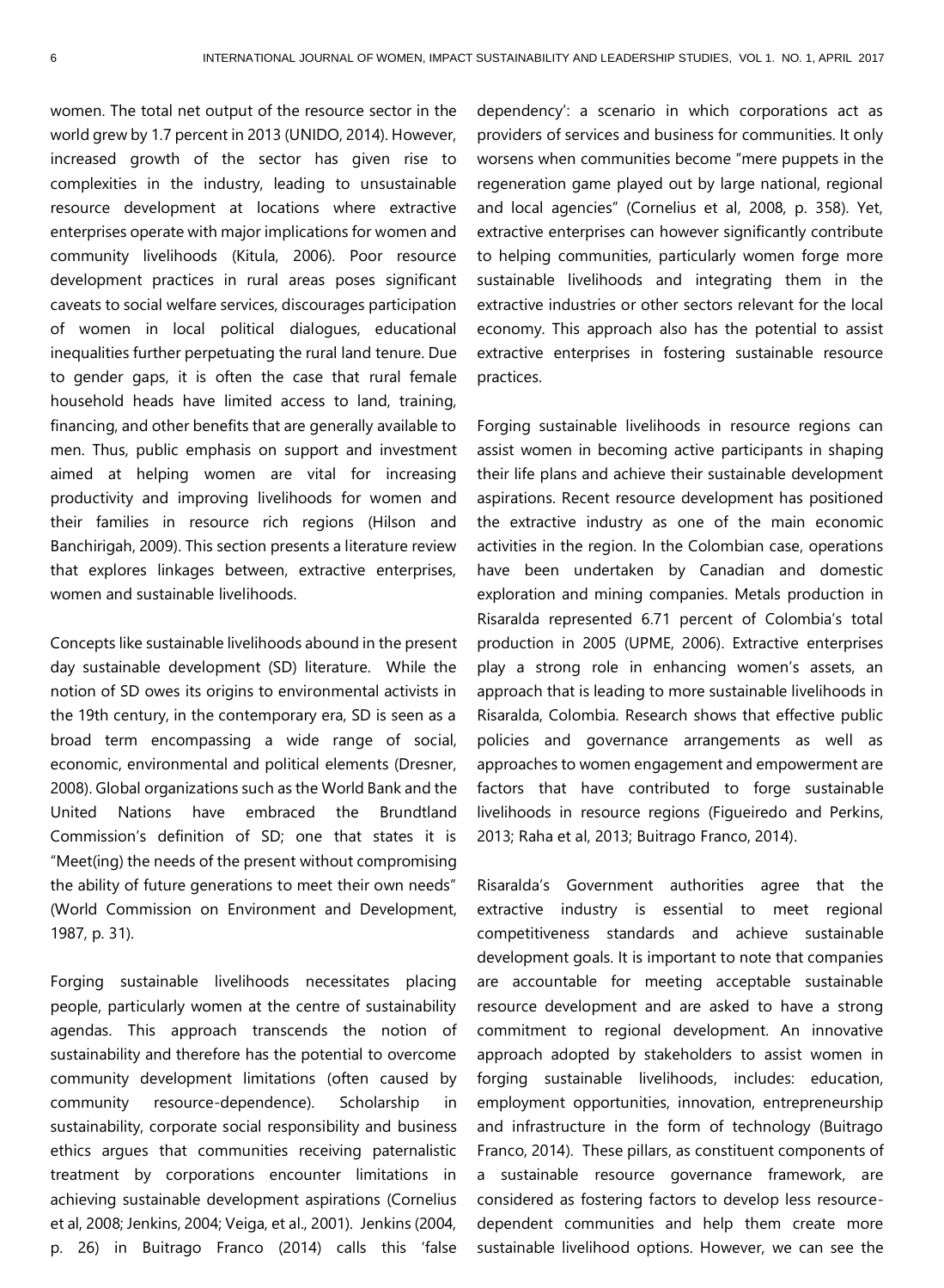transferal of economic dependency from local capacity building initiatives to short-term dependency on resource revenue. For resource regions, localization of corporate policies will provide an economic boost to grass-roots capacity building and upskilling initiatives. Thus, the involvement of women in extractive enterprises and other local economic sectors is paramount to forging sustainable resource regions and for the advancement towards sustainable resource development (Buitrago Franco, 2013). Business literature therefore recognizes the role of women participation in the local economy, particularly in running business in non-traditional sectors such as mining, construction and manufacturing (Anna, A.L, et al, 1992). In addition, scholarly debates address concerns regarding the lack of empowerment and poor decision-making skills in integrating community and women in the local and global economy (Christensen & Grant, 2007; Mabudafhasi, 2002; Muthuri, 2007; Said-Allsopp and Tallontire, 2015).

One of the most significant research findings in the Risaralda case study has to do with active women engagement. Women have played a strong role in the formulation of local development agendas, becoming active participants in achieving their development aspirations (Buitrago Franco, 2014). Women have benefited from socially responsible practices intended to help them cope with livelihood transformations induced by the extractive industry. Such initiatives comprise activities, like agribusiness, dress-making, jewellery, coffee production and agriculture. For example, former informal miners and miners' wives have been provided by the company with dress-making training to create alternative livelihoods and realize their entrepreneurial potential. These actions have been implemented either as a result of effective government-corporation partnerships or as a response to women's requests.

#### 4 DISCUSSION AND RESULTS

This section aims to discuss existing approaches to help women in developing resource regions forge sustainable livelihoods. It is argued that women's livelihoods are very often threatened due to lack of sustainable assets to realize their full potential. This section also discusses and underlines that women's livelihoods can be protected by disruptive industries through more sustainable practices. This resulted in the development of a strategic womencentric approach to sustainability.

Extractive enterprises have been pivotal in protecting women's livelihoods in the case study area. However, there is still room for improvement in helping women enhance their assets to cope with extractive-induced changes. Extractive activities will eventually affect the livelihood of women in farming, jewellery design, artisanal mining, large-scale mining and other economic activities. Women farmers, for example, are choosing artisanal mining over agriculture which might displace traditional livelihood options in the long-term. However, it is mainly due to active women participation and the enhancement of women's assets to further integrate livelihoods into the mining sector that the industry will have less severe impacts on developing resource regions. Active participation of women in livelihood making has also helped them proactively embark on enterprises, request the required resources and skills to positively transform their assets and help them cope with potential mining impacts. Existing approaches have also helped women achieve their development goals and forge sustainable livelihood options.

Based on women's expectations, the extractive enterprises and governments have embarked on sustainable business agendas. This has had positive impacts on locals, as these practices are more in tune with local circumstances. Women consultation in relation to needs and expectations is highly appreciated in the development of these initiatives, resulting in immediate benefits for them. For example, local coffee and jewellery producers, as well as female entrepreneurs have already experienced the benefits of these initiatives:

> "We have been trained in jewellery design ... the company has also provided us with some financial assistance to attend international fairs so that we can promote and sell our products" (Community Members, Interview, October, 2012).

There is a close relationship between good governance and sustainable livelihoods for women. Collaboration for forging sustainable livelihoods of women has been a driver to enhance resilient assets. Governance is not restricted just to the role of government but also involves other parties such as extractive enterprises and civil society (Davies, 2005). It is part of the role of these three parties to help women develop asset-based adaptation strategies to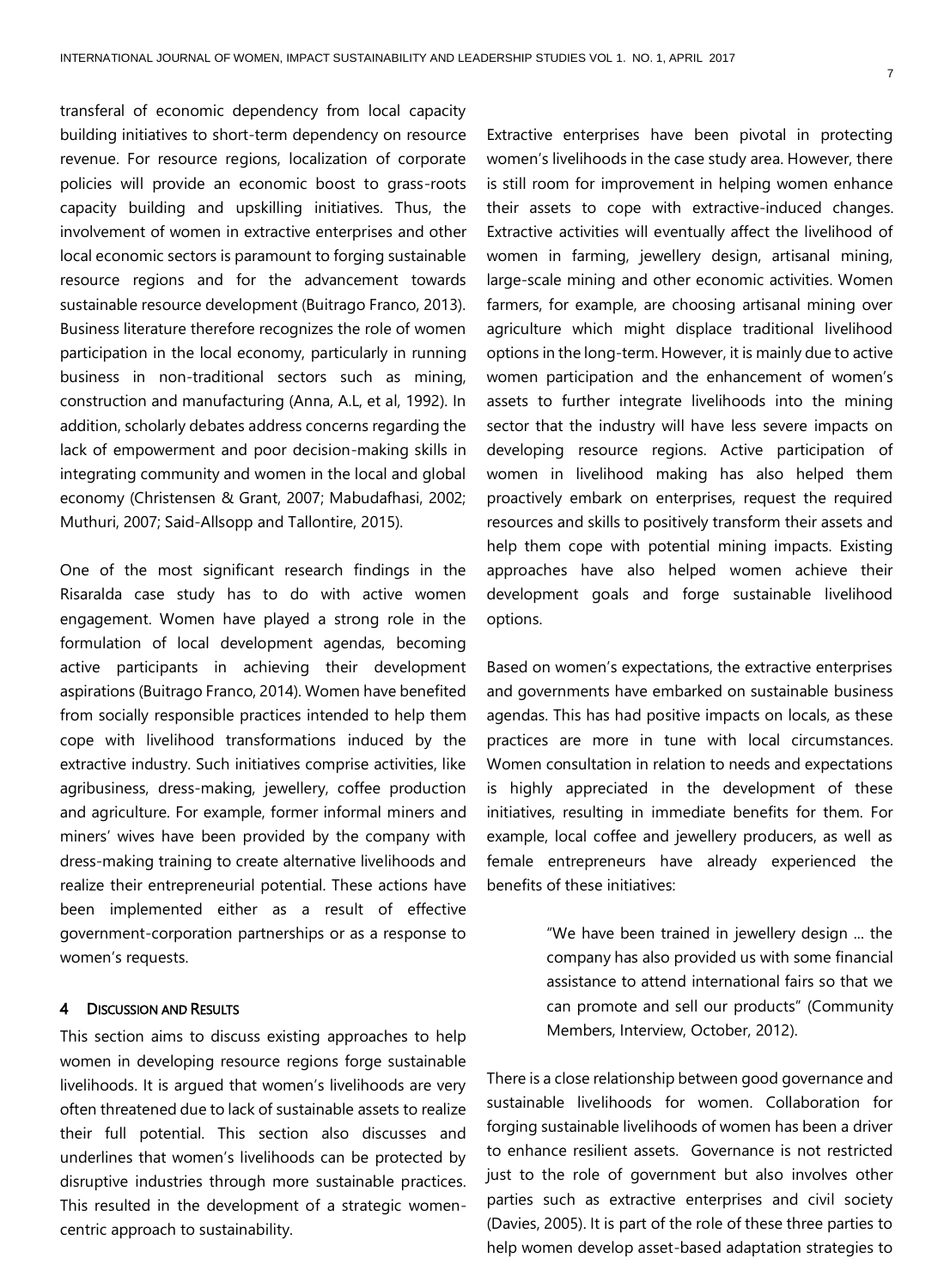help women forge sustainable livelihoods and cope with mining impacts.

Furthermore, understanding the political and economic agendas of international companies involved in operations is necessary to gage the impact and success of sustainable livelihood development and capacity building initiatives. Exploration projects currently undertaken by Canadian companies occupy large areas of land that host important reserves of gold. Informal miners who previously worked in this area are involved in ongoing negotiations with the Canadian company to explore possibilities of relocation and opportunities for their livelihood transformations. A group of informal miners, including both women and men, has obtained a concession to keep mining the land where the Canadian company operates. This process focuses on employment generation for informal miners at the large scale mining enterprises. However, this dialogue between local stakeholders and international companies is necessary in order to enforce the necessity to localize capacity building in a gender inclusive manner.

Lessons can be learnt from the Colombian case and applied to other developing resource locations. Sustainable livelihoods for women need to be further developed according to their expectations and needs. This bottom-up approach to sustainability is already having significant effects on many women in Risaralda, Colombia and equipping them with more resilient assets that will help them sustain their livelihoods in the long-term. However, if top-down approaches, it is, neglecting women's development aspirations, keep being implemented, this will not only be detrimental for women but also for companies operating in resource regions as it will escalate community discontent and resentment toward the industry. This will threaten the expansion of future projects, increase complexities in extractive enterprises and may compromise the social licence to operate and sustainability in developing resource regions.

Integrating livelihoods of women in the extractive industry or other sectors relevant for the local economy will create value for both, extractive enterprises and women themselves. However, stakeholders particularly the extractive industry meets difficulties to pursue such integration and build resilient assets. Women's livelihoods have undergone substantial transformations led by local dynamics. Violent times in Colombia, Risaralda diminished

community opportunities to develop livelihood options other than mining. The low income that some women got from small-scale gold mining was inefficiently spent, and gender and power dynamics amongst small miners increased internal conflict in the community. In addition, "low educational level impeded women miners effectively administering the income they got from gold extraction" (Community Leader, Interview, November, 2012). Informal miners did not know how to handle the benefits derived from artisanal small scale mining; neither did they realize the magnitude of the social and environmental problems triggered by poor mining practices. This situation led to some local authorities partnering with community members and other local stakeholders to provide capacitybuilding in the form of education (for example, a vocational program on jewellery making), providing women with sustainable and alternative employment and livelihood options.

In 2008, government authorities extended the impact of this initiative and agreed with communities that they were going to add sustainable value to raw materials extracted in the region. This was the beginning of successful multistakeholder collaboration in which "governments and civil society actors partnered to create a jewellery association a community-based organization" (Community Leader, Jewellery CBO, Interview, November, 2012). The association is one of a number of income generators at the local level. At the present time, the organization is self-sustainable and employs locals. The arrival of multinational companies in the region has further strengthened the work of CBOs in Risaralda. A Canadian company operating in the region strongly supports this initiative as they are keen to "promote social sustainability in other industries relevant for the community... [Similarly, the international corporation] is in a permanent dialogue with State actors to know more about community's needs and be able to assist women and local communities increase income" (Corporate Representative, Interview, October, 2012).

Collaborative approaches for enhancing women's assets have resulted in positive outcomes for the women involved. For example, "the company helped the municipality to open a plant for waste collection which has the potential for generating income for the local community" (Community Leader, Jewellery CBO, Interview, November, 2012). Ongoing collaboration between companies, educational institutions and civil society organizations has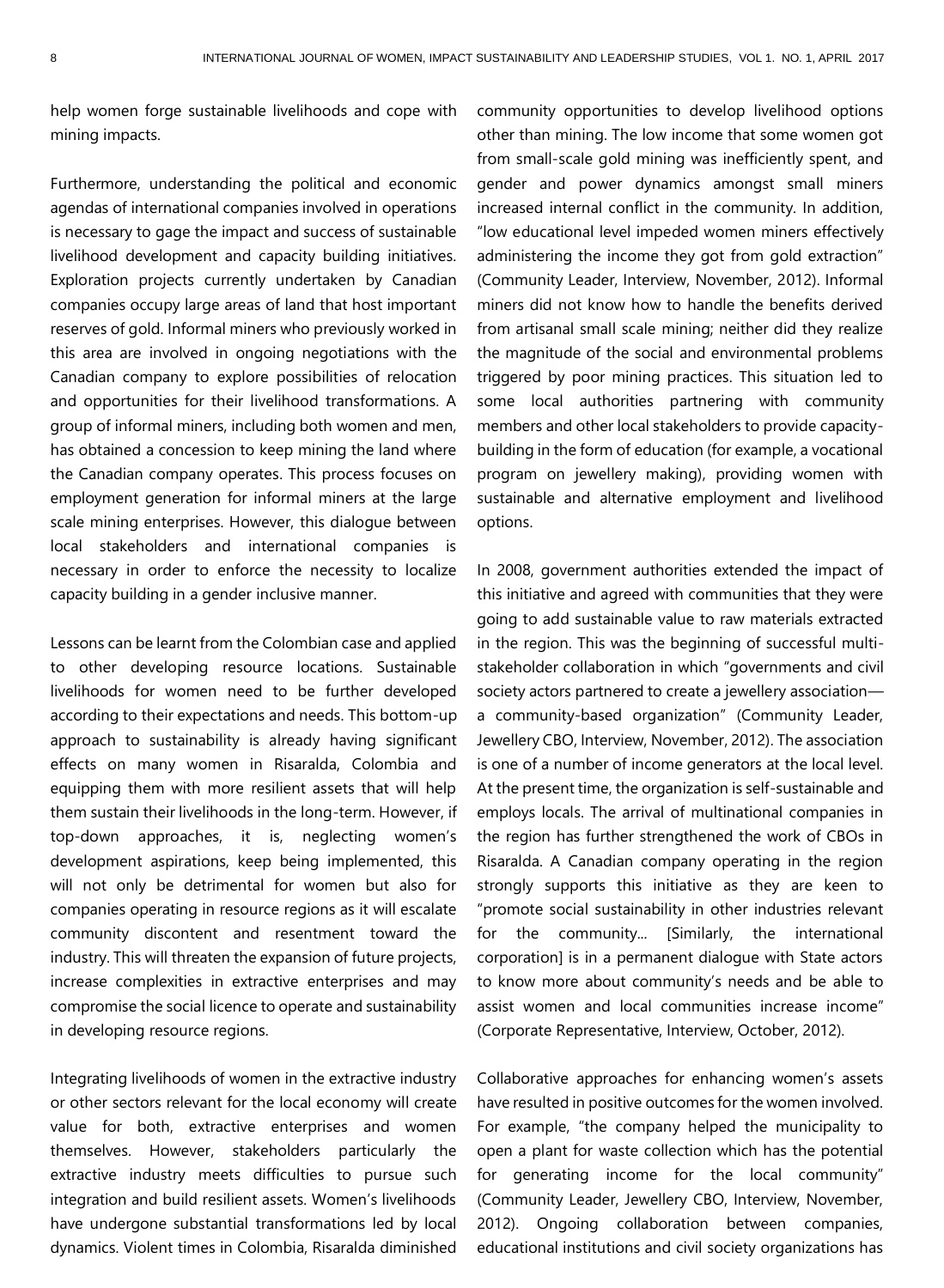also helped women create asset-based strategies to increase local income: "Universities located in the region are helping us undertake market analysis to improve cost production and increase income ... this is very important for us because we are a key stakeholder for [Risaralda's agriculture sector]" (Community Leader, Blackberry CBO, November, 2012).

Furthermore, the representation of women through gender equality initiatives presented in the peace deal with FARC has been pivotal in the government's awareness of the importance of women and their livelihoods. This recent agreement exemplifies the significance of the role that gender has to play in the development of sustainable livelihoods in Colombia's mining regions. A 2012 United Nations analysis of 31 peace processes between 1992 and 2011 show that women make up 4% per cent of signatories, 2.4% per cent of chief mediators, 3.7% of witnesses and 9% of negotiators (UN Women, 2012). What this means for the future of gender inclusion and representation for women in resource regions is significant. The agreement in the Colombian case seeks to atone destruction and limitations imposed by conflict whilst addressing inherent inequalities for women in Colombia. As evident in Clause 5 of the agreement, "… the sub-commission on gender to conclude the work it has been engaged in as promptly as possible, consisting of the revision of the agreements 1, 2 and 4 of the General Agreement with a gender-based approach" (Alto Comisionado para la Paz, 2016). This meaning clauses 1, 2 and 4. The first agreement is comprised by plenipotentiary members of the delegations, to which other advisors decided by each arty may be added, in addition to the advisors responsible for each topic, in order to facilitate rapprochements at the strategic level, make the warranted decisions to streamline the drafting of agreements, and supervise the work of the delegations. The inclusion of women in the governmental bureaucratic processes and discussions further represents the growing importance in women as actors of the public sphere. This change is a significant step toward to legitimizing the role of women in resource regions. Furthermore, empowers women to become primary economic actors of sociodevelopmental change within resource rich regions of Colombia.

Fashioning sustainable livelihood of options for women has also been driven by the need for economic diversification. This has led to some positive livelihood transformations, as women have been able to generate income from industries other than mining. In addition, supported by private and government organizations, community associations, in which women actively participate, are not only increasing income but also fostering livelihood opportunities in jewellery design and sales. This has reduced community dependency on both small and large scale mining and has sustain existing community and women livelihoods.

#### 4.1. A Women-centric Approach to Sustainability

This section presents a women-centric approach to sustainability and equips us with a broader understanding of the relationships between women in resource regions and sustainable livelihoods. The investigation identified six key forms of women's assets that need to be enhanced. These were identified from the data derived from the fieldwork and interviews. This inductive derivation indicates their critical importance. They need to be protected and further built on to enhance women resilience in resource regions of Colombia. These assets are: entrepreneurship, employment, education and sustainability, innovation and infrastructure in the form of technology. Despite other forms of human capital (religion, culture, etc) sometimes being mentioned, these five were constantly identified as central. The following sections justify why these five assets need to be further enhanced. It will also be argued that without an appropriate sustainability approach in place to develop these primary assets, the ability of local communities, particularly women, to interact with disruptive industries like mining will be compromised. Hence, the purpose of this section is to better understand how this women-centric approach to sustainability can contribute to enhancing women's assets and overall sustainability.

#### Entrepreneurship

Income has been generated mostly from proactive entrepreneurial activities. This form of community income has undergone substantial transformation in parts of Risaralda and so has had an impact on its role as an asset for women's livelihoods. Violent times in Risaralda diminished community opportunities to develop livelihood options other than mining. The low income that some communities got from small-scale gold mining was inefficiently spent, and power dynamics amongst small miners increased internal conflict in the community. In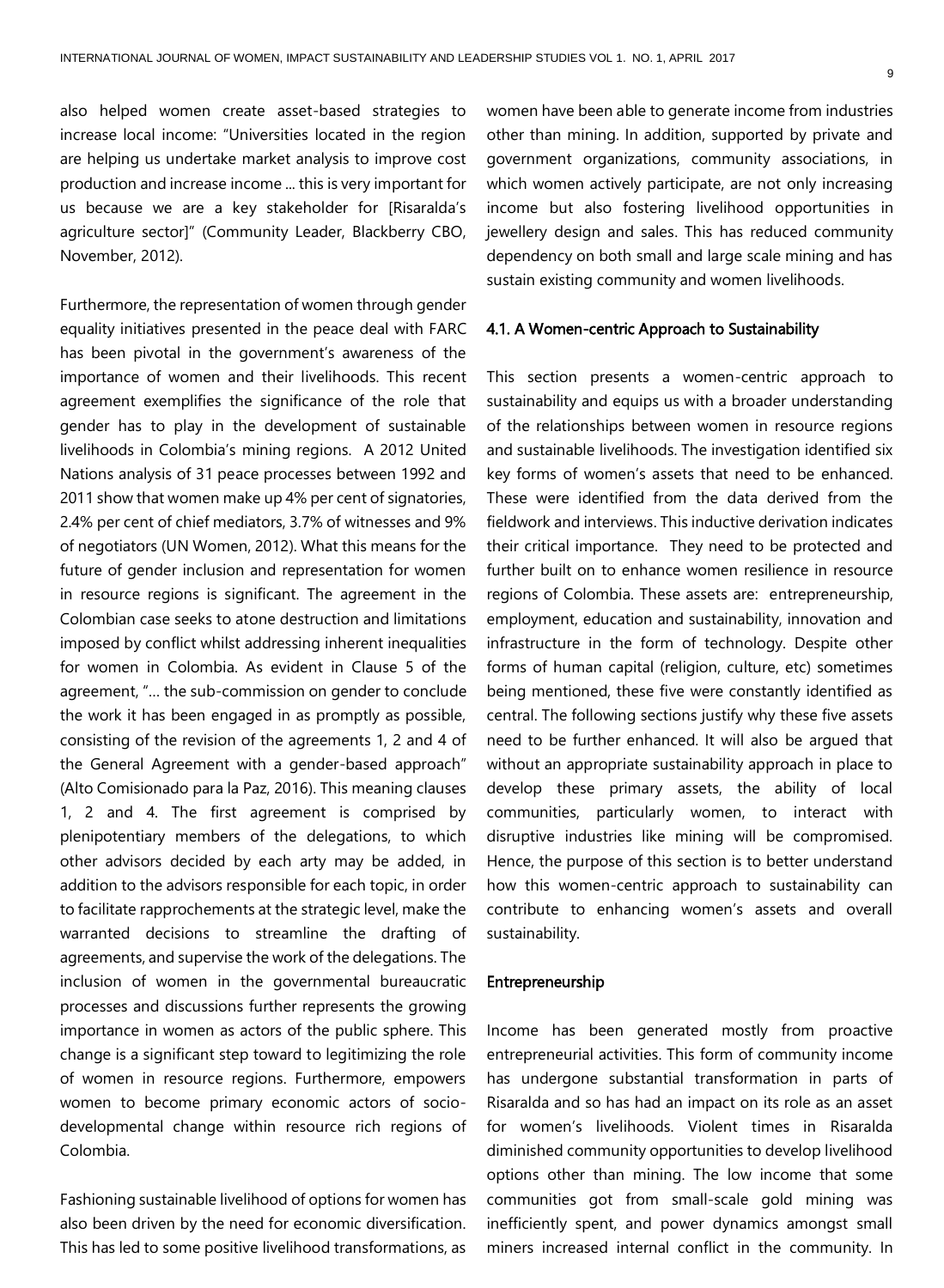addition, "low educational level impeded [gold miners] in effectively administering the income they got from gold extraction" (Community Leader, Interview, November, 2012). Informal miners did not know how to handle the benefits derived from small scale mining; neither did they realize the magnitude of the social and environmental problems triggered by poor mining practices. This situation led to some local authorities partnering with community members and other local stakeholders to provide sustainable livelihood options, particularly for women (for example, a vocational program on making jewellery), providing women with alternative livelihood options.

In 2008, government authorities extended the impact of this initiative and agreed with communities that they were going to add value to gold extracted in the region. This was the beginning of successful multi-stakeholder collaboration in which "governments and civil society actors partnered to create a jewellery association—a community-based organization" (Community Leader, Jewellery CBO, Interview, November, 2012). The association is one of a number of income generators at the local level. At the present time, the organization is self-sustainable and employs locals. The arrival of multinational companies in the region has further strengthened the work of CBOs in Risaralda. A Canadian company operating in the region strongly supports this initiative as they are keen to "promote social sustainability in other industries relevant for the community... [Similarly, the international corporation] is in a permanent dialogue with State actors to know more about community's needs and be able to assist civil society organizations to increase income" (Corporate Representative, Interview, October, 2012).

Collaborative approaches for sustainable enterprises and livelihoods have resulted in positive outcomes for the communities involved. For example, "the company helped the municipality to open a plant for waste collection which has the potential for generating income for women and the local community" (Community Leader, Jewellery CBO, Interview, November, 2012). Ongoing collaboration between companies, educational institutions and civil society organizations has also helped communities to create asset-based strategies to increase local income: "Universities located in the region are helping us undertake market analysis to improve cost production and increase income ... this is very important for us because we are a key

stakeholder for [Risaralda's agriculture sector]" (Community Leader, Blackberry CBO, November, 2012).

Income generation through entrepreneurship has also been driven by the need for economic diversification. This has led to some positive livelihood transformations, as locals have been able to generate income from industries other than mining. In addition, supported by private and government organizations, community associations are not only increasing income but also fostering employment in jewellery design and sales. This has reduced the relevant community dependency on both small and large scale mining and has strengthened existing community, but mostly women's assets.

#### Employment and Leadership

With the support of government and companies, community-based organizations have played a key role in transforming livelihood assets, particularly those of women. Employment and leading roles of women in nonconventional industries are considered primary assets of women. Leadership and employment are assets rooted on community organizations. "Both, women and men have a strong sense of community. They own agriculture-based community associations that stimulate the local economy, foster employment and leadership. For example, they own associations for blackberry and coffee production and commercialization" (Corporate Representative, Interview, October, 2012). Active women participation has led to the creation of local initiatives for social sustainability. It has also become the driver for enhancing many communities' coping capacity through employment generation.

Driven by strong links of reciprocity and empathy, locals more often partner with other civil groups or local stakeholders to develop community associations. The importance of becoming self-sustainable reinforces their desire for a high level of economic independence and points to a need to enhance these organizations. This will not only strengthen their capacity to respond to potential mining impacts but also assist them in becoming leading contributors to local employment. To date communitybased organizations have contributed strongly to protecting and enhancing employment assets in Risaralda. Community organizations provide employment opportunities to 616 households (see Table 1) and they expect to play a stronger role in the coming years. A female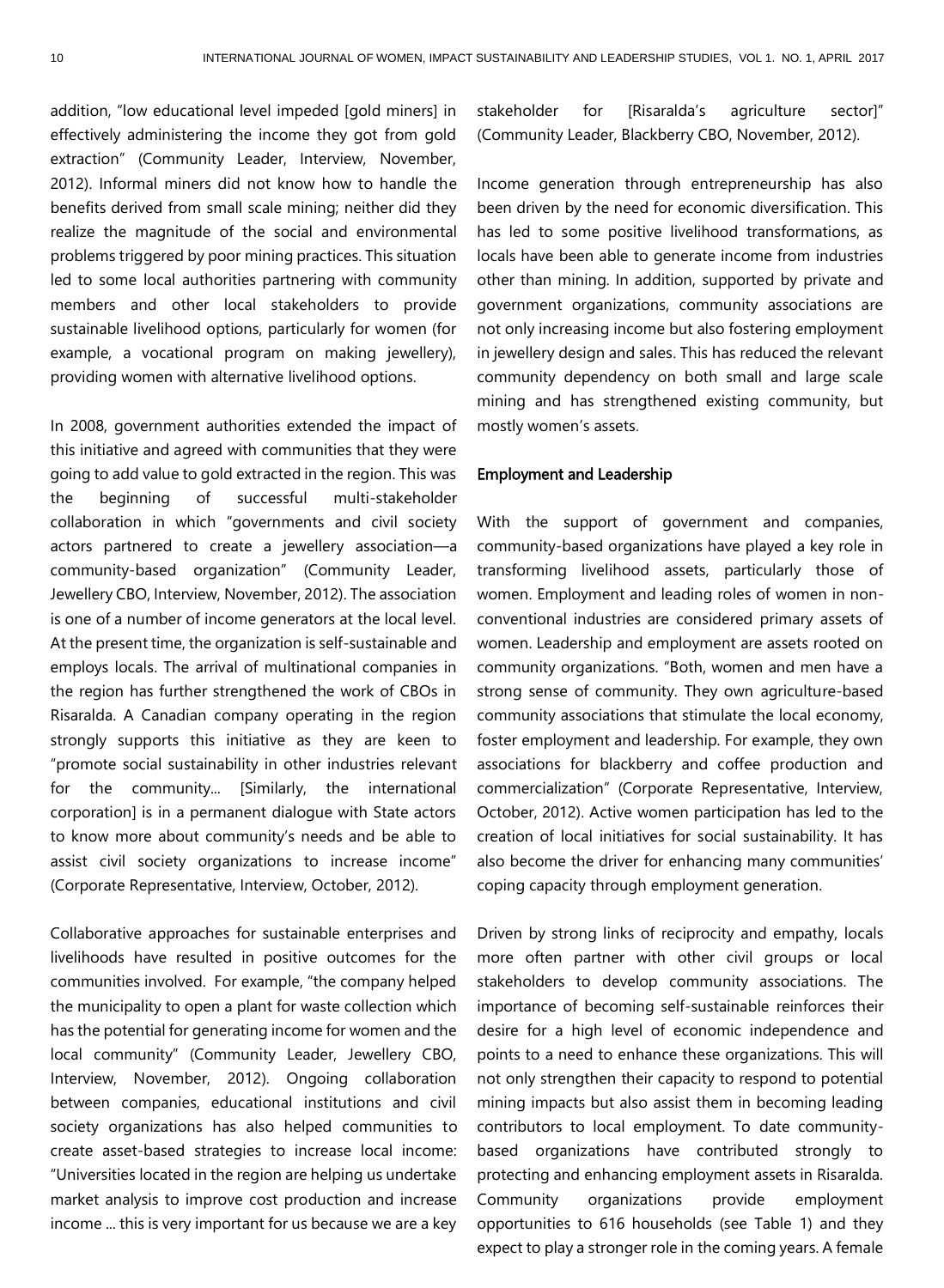representative of one of these CBOs said: "At the present time we are benefiting 11 households through employment generation ... In the future it will not only be 11 but 20, 30, 50 families benefited from this organization" (Community Leader, Jewellery CBO, Interview, November, 2012). Table 1 shows three community organizations' contributions to employment generation in the region.

| Type of Association          | Households benefited |
|------------------------------|----------------------|
|                              | CBO's<br>from        |
|                              | employment           |
| Association for<br>coffee    | 499                  |
| production<br>and            |                      |
| commercialization (APECAFE)  |                      |
| Association for blackberry   | 106                  |
| production<br>and            |                      |
| commercialization            |                      |
| (AMORQUIN)                   |                      |
| Association for<br>jewellery | 11                   |
| production<br>and            |                      |
| commercialization            |                      |

| Table 1 Three CBOs and employment generation |  |
|----------------------------------------------|--|
|----------------------------------------------|--|

State actors have also taken part in fostering social sustainability by supporting these organizations. The regional government often encourages exploration and mining companies to engage with CBOs to develop such community livelihood assets. In response, companies have committed to supporting the community endeavours; however, they also have a particular interest in linking community organizations' work with company goals. Local authorities acknowledge that the industry plays a key role, and actions need to be undertaken to generate miningrelated employment opportunities. Nevertheless, companies willing to employ community members also need to contribute to local development aspirations: "We want mining companies to operate socially responsible. We want most of their employees to be locals. Employees should also be equipped with suitable conditions to perform their jobs with high safety standards" (Senior Local Government Representative, November, 2012).

Creating sustainable livelihoods is a long-term process (Rakodi & Lloyd-Jones, 2002; Carney, 2003). Hence, if mining is to support the long-term development of work opportunities for women outside mining, the industry needs to come up with strategies to protect and enhance livelihood assets from the start of advanced exploration through mining development stages of the mining cycle and also after mine closure. Corporate representatives state that "during the exploration stage (they) are hiring locals to support current drilling projects...The local community board gives (the company) potential workers' CVs and (the company) selects them through an internal process" (Corporate Representative, Interview, October, 2012).

Other corporate initiatives for employment generation are based on the implementation of bottom-up (community) approaches to employment. However, these initiatives are still in a very early stage and so their impact on women cannot yet be measured. For example, dress-making programs in which female leaders are participating, are one of the initiatives in place: "This training will help us get employed either by the company or educational institutions to make the company workers' or school students' uniforms" (Community Representatives, Focus Group, November, 2012).

Various factors have contributed to enhance employment, but mostly leadership for employment generation as primary assets. Addressing the long-term effects of the gradual escalation of mining operations on local employment will be more effectively done by enhancing existing self-sustainability, community independence and multi-stakeholder collaborations. However, leadership in employment generation has also been possible in some cases due to the implementation of relevant and bottomup initiatives in the form of education and training. This is another pivotal factor that will help women and their families adapt to the impact of the extractive industry in the region.

#### Education and Sustainability

Education in the Risaralda case comprises both non-mining and mining-orientated initiatives. Interestingly, there is a particular interest in education for sustainability. Findings regarding education are linked to four aspects. First, approaches to education are generally based on community needs and expectations. Second, the existing approach acknowledges community diversity. Civil society groups are different and stakeholders involved in education implementation pay particular attention to these differences. For example, gender is a highly valued variable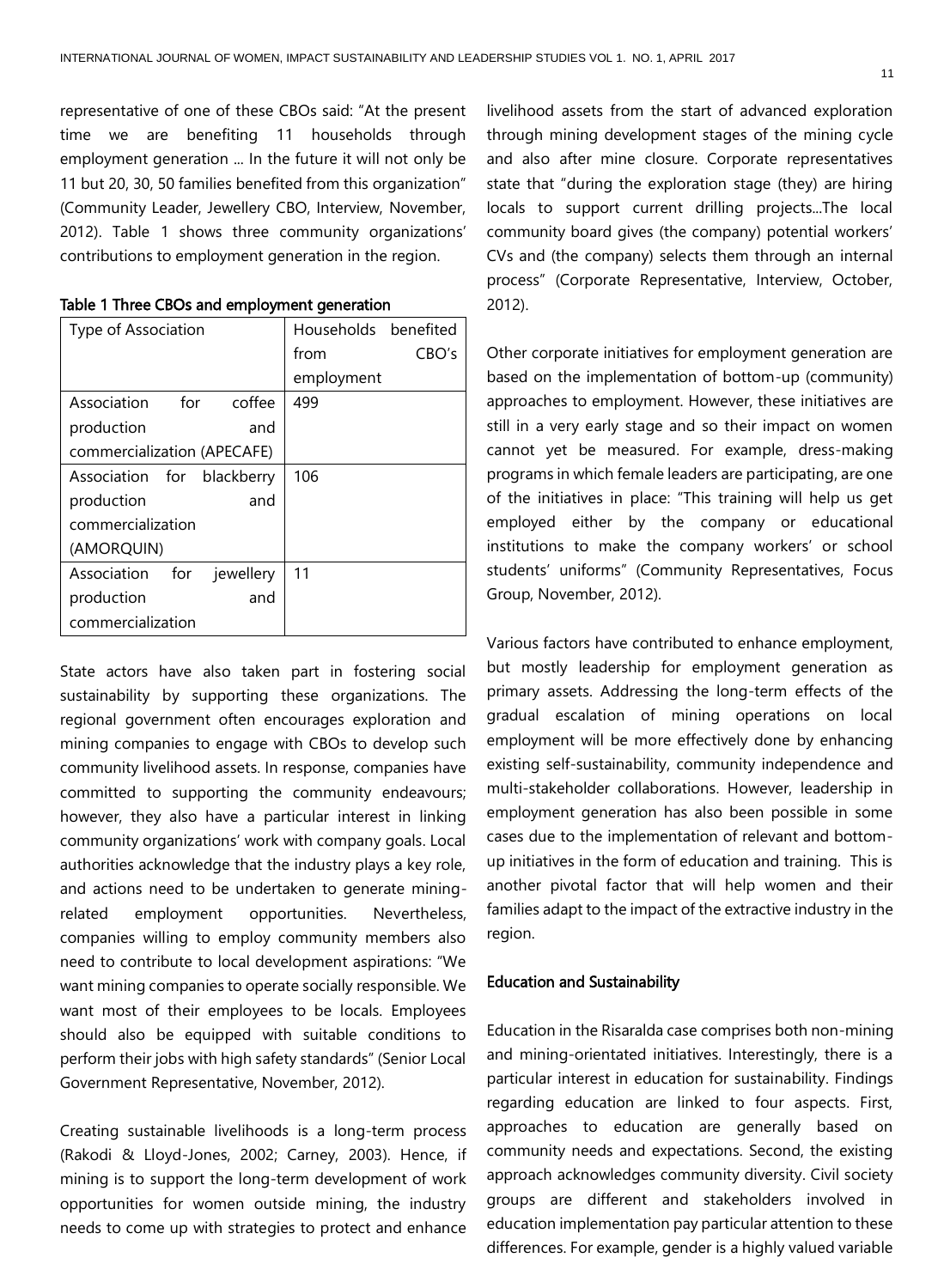in the implementation of education initiatives. Third, corporations undertaking projects in the area are aware of the importance of education as an approach to development and have embraced this approach as a constituent component of their sustainability agendas. And fourth, community members, particularly women, have also been educated to understand the principles of sustainability though workshops and seminars. These aspects have, in the cases explored here, helped local stakeholders develop an approach to development tailored to local circumstances.

Existing education approaches seem to meet community development aspirations. This is helping locals to positively transform their assets and prepare to deal with potential mining impacts. Initiatives now in place cover a wide range of priority areas for locals, such as agriculture, jewellery and social responsibility. Women have also been involved in other relevant initiatives like human relations, conflict resolution and dress-making. The main determinant of the success of these initiatives in Risaralda is the involvement of the community in decision-making processes.

Non-mining education actions are usually demanded by, and at times implemented by civil society actors. Locals very often promote collective action to request what they consider relevant to develop their livelihoods. "The company provided us with training in coffee making and coffee tasting. We have also requested support from companies and governments resulting in the implementation of jointly funded education actions" (Community Leaders, Focus Group, October, 2012). Findings indicate that this approach has positive results for women. "We have been involved in several initiatives delivered by different organizations such as Artesanias de Colombia, government-funded educational institutions and NGOs. We have experienced the benefit of these initiatives. It is reflected in the products that we design" (Community Leader, Jewellery CBO, Interview, November, 2012).

Where non-mining initiatives are led by local stakeholders they take into account community differences. Education initiatives are tailored according to community distinctions such as gender: "Women in the region identified their education priority area. They said they wanted to be trained in dress-making. We hired a trainer from a governmentfunded educational institution and allocated other resources, like dress-making machines" (Corporate Representative, Interview, October, 2012). Female leaders see this initiative as a means to build resilience to potential mining impacts. As noted in earlier chapters, females currently undertaking education initiatives in Risaralda often have associations with mining. They are small-scale miner's wives, employees, or wives of employees, and some of them are small-scale miners themselves. It is worth emphasizing that equipping mining-dependent individuals with assets in areas other than mining is highly important in fostering social sustainability: "I am happy with the mining company's contribution. They provided us with a trainer and other resources. I am very happy; we have been able to benefit from this (program)" (Female Community Leader, Interview, November, 2012).

Another central determinant to the success of the existing approach is related to the intrinsic link between education and Sustainability. Education has been considered as a constituent part of sustainability and some training in sustainability has been delivered as an education initiative. For example, one of the companies operating in the region provides education on social responsibility. This is intended to increase community members' awareness of sustainability principles and help them "identify the stakeholders involved in sustainability at the local level ... most of the people in town including government representatives are part of this initiative" (Community Representative, Interview, November, 2012).

The education initiative on sustainability is led by the company and involves key areas relevant for locals. In the frame of this program, community members have been given education in human relations, food security, family guidance and conflict resolution (Community Representatives, Focus Group, November, 2012). Community members have a strong perception that education in social responsibility has assisted them in coping with shocks like internal conflict. One of the respondents agrees that being exposed to this initiative has helped her and the community organization she represents "prevent conflicts within (the) association" (Community Leader, Interview, November, 2012).

Both non-mining and mining education programs are being implemented in Risaralda and despite a mining education approach in place these actions have been implemented without any detriment to community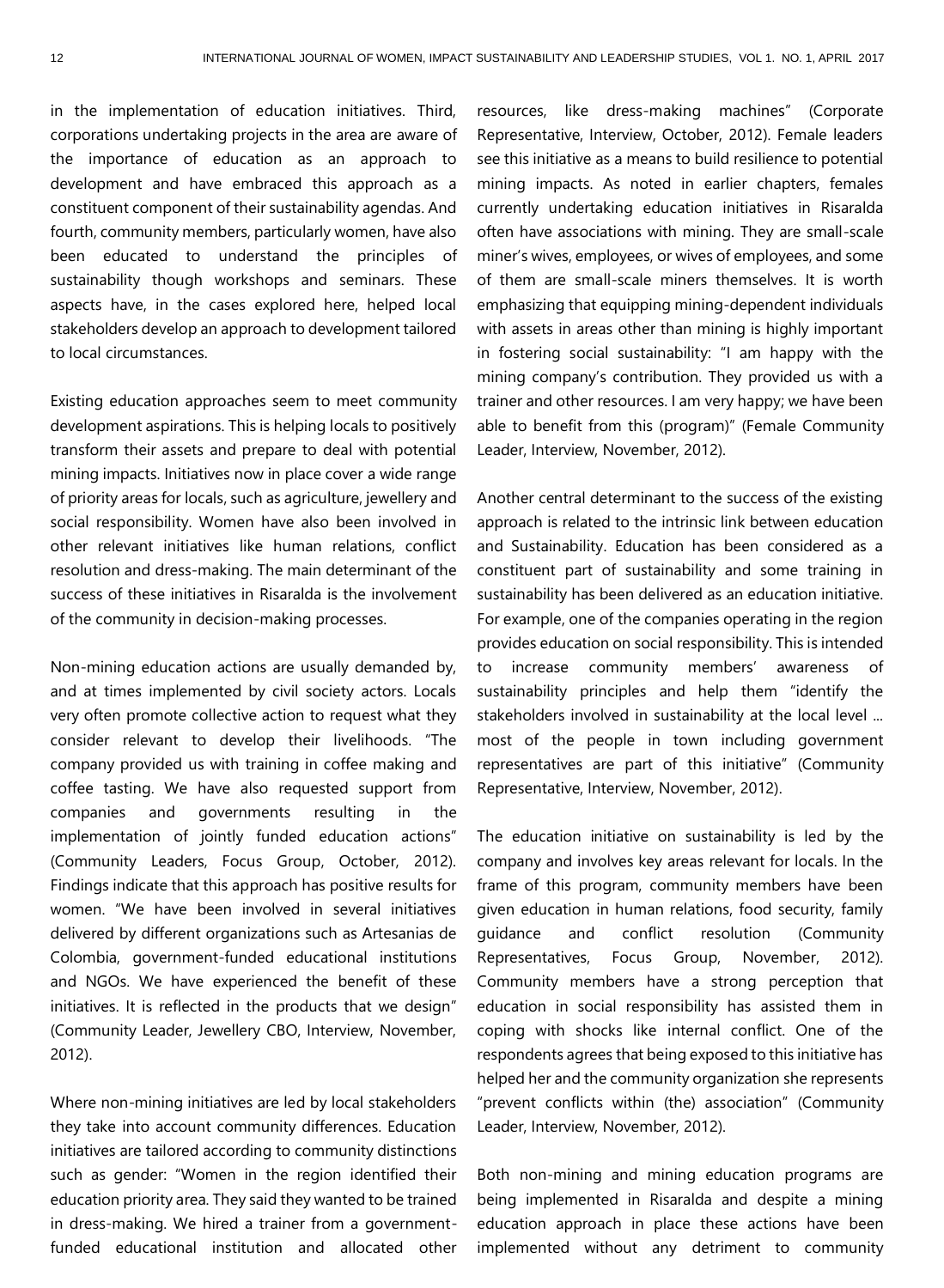livelihood assets. A fey finding of this research is the fact that communities in Riaralda do not perceive mining as the only priority area. It is only one of the options available to develop livelihood assets. Despite being implemented in a partnership between governments and companies, the mining-orientated approach used in Risaralda involves women consultation and decision-making. Locals understand their livelihoods have to adapt to changes triggered by the extractive industry. This implies engaging with extractive enterprises but not depending on it. "We have initiatives related to mining in place. Some of them involve artisanal mining, environment, etc. However, our people cannot only rely on these initiatives as companies might leave in the future" (Community Representative, Interview November, 2012). Other mining-related education areas include but are not limited to "safety, occupational health, labour risk, blasting and drilling" (Local Miners, Focus Group, November, 2012). A combination of mining and non-mining initiatives in the form of education has served as a means to build longterm sustainability. This has delivered positive outcomes for locals as they have been able to employ their assets in vital areas for their life plans. Education as a primary asset has also equipped locals to gain meaningful employment and therefore relevant and innovative approaches to sustainable livelihoods.

#### Innovation

Education, employment and innovation are strongly connected in the communities in the Risaralda case. Women have been able to gain meaningful experience as a result of innovation. In addition to this, innovation has improved their livelihood conditions as they have been able to access jobs themselves as well as foster employment opportunities for other locals. Women can access gainful livelihood options because they have benefited from innovation. Innovation is not limited to mining but involves other areas equally important for local development. The government has played a key role in the development of innovation programs and so helped foster its worth as a livelihood asset:

> Local authorities administer the centres for occupations and skills. This educational institution is intended to up-skill students in bakery, electricity and other occupations in high demand at the local and regional levels. Once students

finish school, they are certified with relevant experience in their field (Government Representative, Interview, November, 2012).

It is part of the role of government to contribute to building resilient livelihood assets. However, other stakeholders are equally responsible for this. In Risaralda, governments and other stakeholders are taking part in the establishment of strategies to provide locals with opportunities to foster innovation and benefit from it. The private sector and civil society actors are committed to supporting community organizations though innovation initiatives, in the form of research and skills to help them gain expertise in key areas for local development:

> "Universities play a key role in the region, particularly in undertaking research. They are helping us develop marketing strategies to expand our local business" (Community Leader, Interview, November, 2012). As universities can be difficult to access for locals due to low educational attainment and financial constraints, companies and governments strongly support the Centres for Higher Education (CERES).

> We have nearly ten undergraduate programs in the centre. Ten universities offer education at CERES. This has benefited people from remote areas, as they do not have to migrate to other locations in search of education opportunities. They are provided with education in town, over the weekends (Government Representative, Interview, November, 2012).

Community members, particularly female farmers, commute on weekends to sell their local goods at the public market. They also take this opportunity to participate in educational initiatives funded in partnership by governments and companies:

> We have an agreement with a higher education institution. It consists of promoting innovative initiatives for productive chains. We supported the participation of a community leader from a CBO for blackberry production. This organization lacked expertise in this area and therefore we strongly supported his involvement in this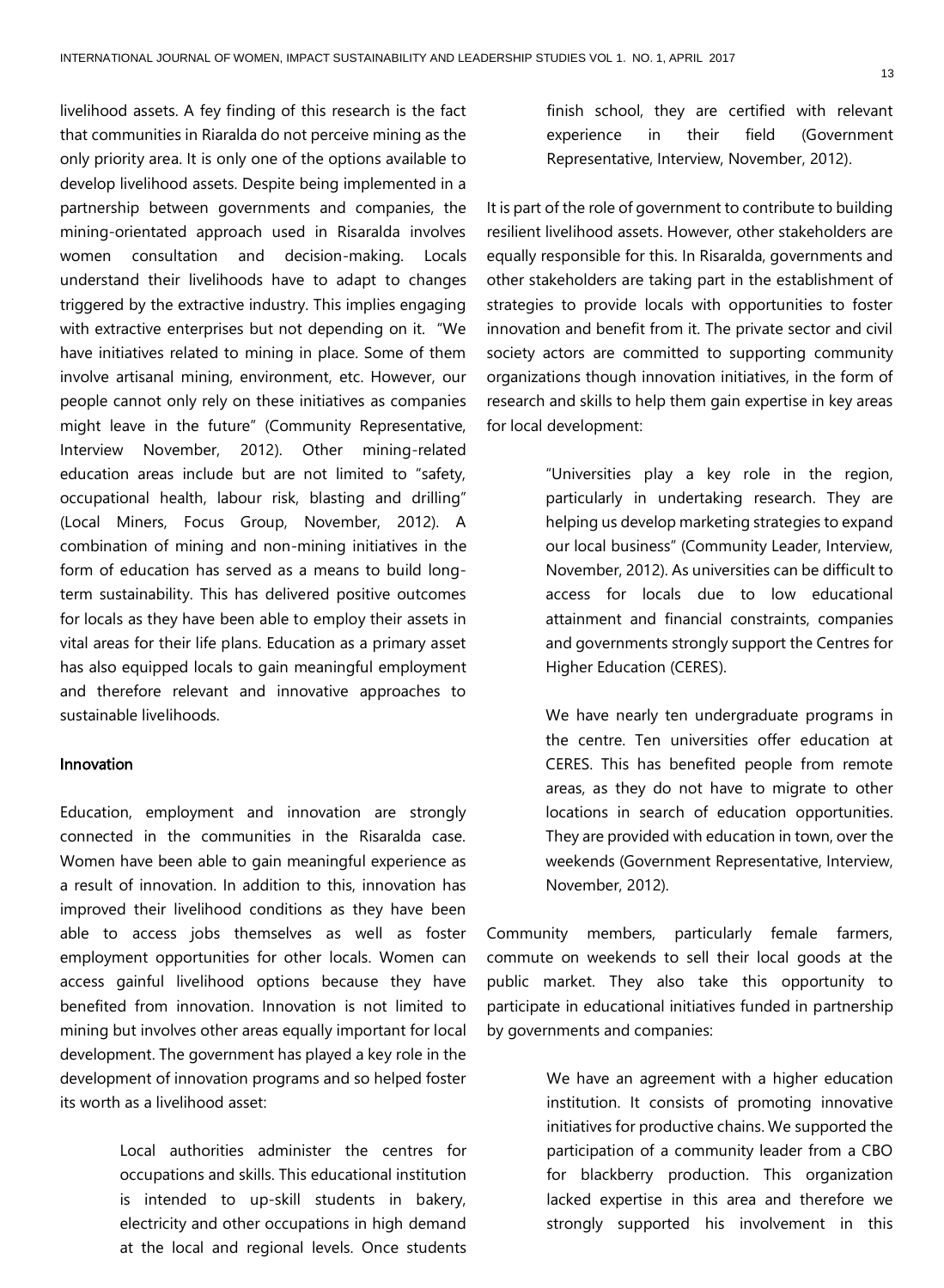innovation initiative (Corporate Representative, Interview, October, 2012).

Both state and non-state actors have actively contributed to strengthening the possibilities for work experience as a primary asset. Other more tangible community assets like infrastructure have also been enhanced by local stakeholders.

#### Technology and Infrastructure

Technological resources and local facility improvements for education are often perceived as key strategies to mobilize women's assets. This is reflected in local stakeholders' increased interest in incorporating infrastructure for more sustainable livelihoods as a constituent element of their sustainability agendas. Companies "have been proactive in the provision of infrastructure. ... (for example), they provide us with infrastructure and facilities to educational institutions and community members" (Government Representative, Interview, November, 2012). Infrastructure, particularly technological resources have been provided to foster long-term improvements in livelihoods and to physically equip educational institutions.

Infrastructure in the form of technology has improved many women's capacity to cope with mining impacts. Mining may threaten existing food and food storage systems in Risaralda, with immediate effects on traditional agrarian livelihoods and food security itself. The industry may also affect local crops. Because many locals obtain most of their food from local agriculture, infrastructure to strengthen existing agrarian systems has become a key priority for local stakeholders: "One of the mining companies is helping us design some plants for blackberry production... we have no problems with company representatives. Instead, we have to thank them for their support" (Community Leader, Interview, November, 2012). In this regard, corporate representatives state, "(we) are helping community members with improvements in infrastructure and resources for blackberry plantations. (We) are also implementing the same approach for banana plantations" (Corporate Representative, Interview, November, 2012). Corporate support has extended to the broader community and to those who are not directly impacted by current projects: "The company has funded some education activities and has provided our community

with some other physical resources" (Community Representatives, Focus Group, November, 2012).

Corporations more often mobilize resources to strongly support improvements in infrastructure for the education sector. However, they have a particular interest in higher education. Increased corporate investments in infrastructure have resulted in positive outcomes for universities near the case study area. Such investment has been translated into benefits for local women.

Corporate support for infrastructure has also been directed to non-formal education. According to the Colombian System for education, non-formal education aims to build work-related competences in the illiterate or poorlyeducated members of the population (DNP, 2010). Participants in non-formal education initiatives have already experienced the benefits of corporate investment: "The house where we are taking (the dress-making) training is going through remodelling. The company is helping us with this. It will be much larger and in better physical condition by next year". (Female Community Leader, Interview, November, 2012). Indeed, infrastructure has become essential for livelihood asset transformation. Companies and other local stakeholders like governments are building local infrastructure to help community members cope with the effects of mining in the long-term.

#### 4 CONCLUSIONS

Women's pre-existing vulnerabilities, as well as the complexities in disruptive industries, like the extractive industry are likely to result in more adverse impacts on women, their livelihoods and human capital assets. Successful integration of livelihood options in the local economy face a number of complexities that might increase or diminish disruptive industries' ability to help women forge more sustainable livelihood options. This paper recommended an strategic approach to sustain women livelihoods by enhancing human capital assets and integrating those in the local economy. It also highlights best practices to be applied to other developing resource regions.

This paper also indicated that priority human capital assets and livelihood areas which are the most valuable for women are those that help them achieve their own development aspirations. Because of this, a women-centric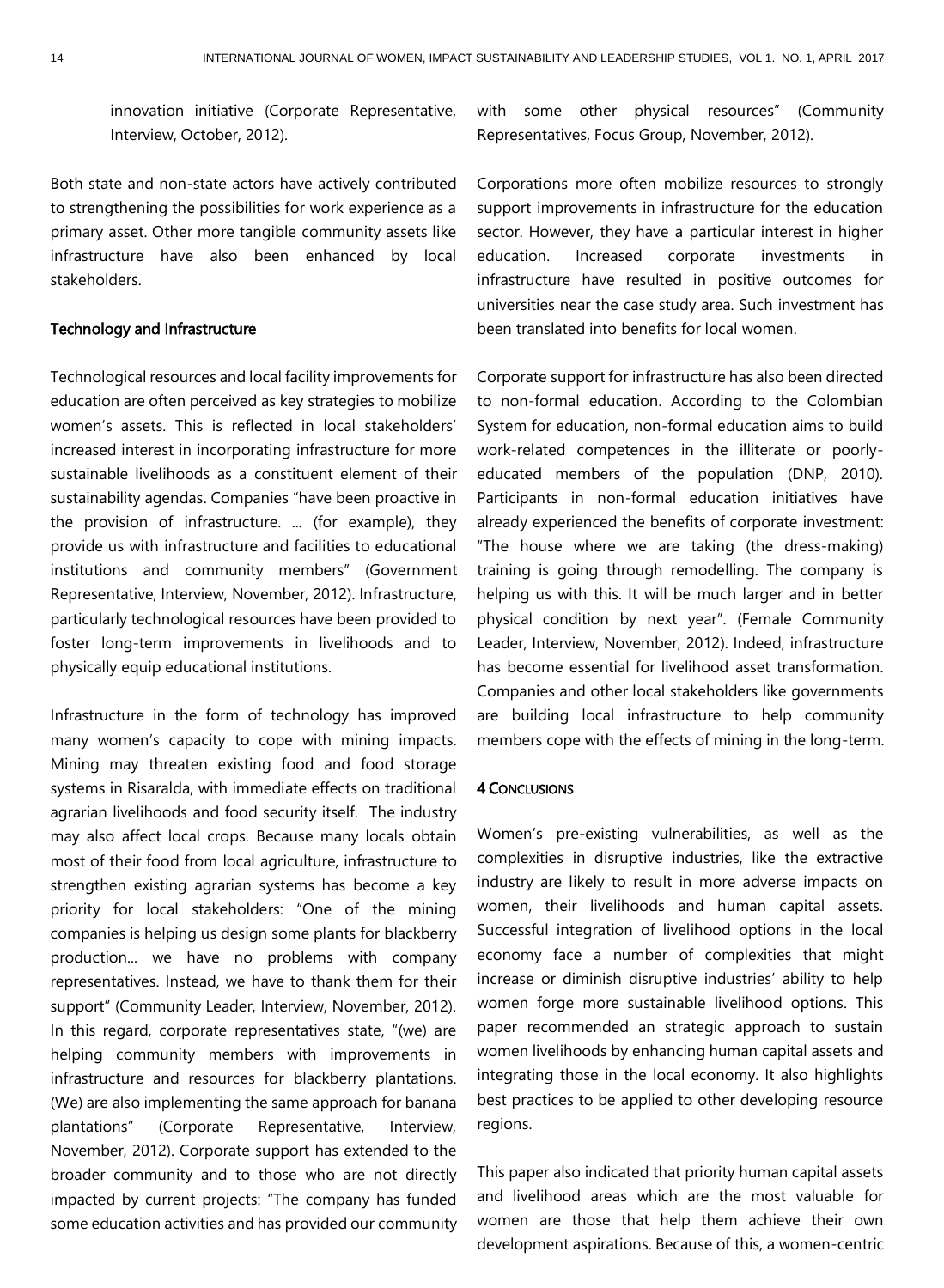approach is more likely to foster overall sustainability than corporate and/or government top-down approaches. In those cases in which companies have embraced community-oriented and women-driven agendas, women claim to have become more resilient to cope with disruptive industries-induced transformations. Women who have been properly consulted about livelihood priorities have been able to strengthen key assets, becoming more capable of coping with mining-induced changes. However, such approaches need to be included as a constituent component of both corporate and government policies. It is not solely extractive enterprises' responsibility to make these approaches valuable for women as governments also need to share responsibilities with companies in this regard. Governments also need to consult women.

In both cases consultation should not be merely the token provision of information but should be such that women are involved in decision-making about matters such as priorities for the allocation of funds and asset transformation. Consultation processes should include female artisanal miners, farmers and women entrepreneurs. Similarly, major attention needs to be paid to existing community and women associations to help women become active suppliers for the large scale extractive industry or other industries relevant for the local economy. These lessons drawn from the Colombian experience can be applied to other regions in Latin America and elsewhere.

#### ACKNOWLEDGMENT

The author would like to express her gratitude to Ms. Ellen Derbyshire who provided substantive comments to this article. This research did not receive any specific grant from funding agencies in the public, commercial, or not-forprofit sectors. This publication was supported by Research eWisely Hub and Invest eWisely.

#### **REFERENCES**

Alto Comisionado para la Paz. (2016). Acuerdo Final para la Terminación del Conflicto y la Construcción de Una Paz Estable y Duradera. Bogota, Colombia: Alto Comisionado para la Paz.

*Anna, A. L., Chandler, G. N., Jansen, E., & Mero, N. P. (2000). Women bus iness owners in traditional and non-traditional industries. Journal of Business Venturing, 15 (3), 279-303.* 

*Buitrago Franco, I. (2014). Building Sustainable Communities: Enhancing Human Capital in Resource Regions. PhD Dissertation, The University of Queensland, Brisbane.* 

*Buitrago Franco, I. (2013). Mining, Capacity-Building and Social License: Making the Links. Paper presented at the World Mining Congress. Montreal, Canada. Peer Reviewed Paper.*

*Carney, D., 2003. Sustainable Livelihoods Approaches. Retrieved 25 March, 2014, from [http://www.eldis.org/vfile/upload/1/document/0812/SLA\\_Progress.pdf.](http://www.eldis.org/vfile/upload/1/document/0812/SLA_Progress.pdf)* 

*Cornelius, N., Todres, M., Janjuha-Jivraj, S., Woods, A., Wallace, J. (2008). Corporate Social Responsibility and the Social Enterprise. Journal of Business Ethics, 81(2), 355-370.* 

*Christensen, J. & Grant, M. (2007). How Political Change Paved the way for Indigenous Knowledge: The Mackenzie Valley Resource Management Act. Arctic, 60(2), 115-123.* 

*DANE (Departamento Administrativo Nacional de Estadísticas). (2005). Perfil Risaralda. Bogota: DANE.*

*Davis, G. A., & Vásquez-Cordano, A. L. (2013). The Fate of the Poor in Growing Mineral and Energy Economies. Resources Policy, 38(2), 138- 151.* 

*Dresner, S. (2008). Principles of Sustainability. London: Earthscan. Figueiredo, P., & Perkins, P. E. (2013). Women and water management in times of climate change: participatory and inclusive processes. Journal of Cleaner Production, 60, 188-194.*

*Franco, I., & Derbyshire, E (2016). The Untapped Potential of Women's Livelihoods for Sustainable Resource Development. Brisbane, Australia. WISELy. Retrieved fro[m www.ewisely.com](http://www.ewisely.com/)*

*Jenkins, H. (2004). Corporate Social Responsibility and the Mining Industry: Conflicts and Constructs. Corporate Social Responsibility and Environmental Management, 11(1), 23-34.* 

*Kitula, A. G. N. (2006). The environmental and socio-economic impacts of mining on local livelihoods in Tanzania: A case study of Geita District. Journal of cleaner production, 14(3), 405-414.*

*Hilson, G., Banchirigah, S.M., 2009. Are alternative livelihood projects alleviating poverty in mining communities? experiences from Ghana. J. Dev. Stud. 45 (2), 172–196.* 

*Idarraga, A., Munoz, A., Vélez, H., 2010. Conflictos Socio-Ambientales Por La Extracción Minera En Colombia: Casos De La Inversión Británica. Censat Agua Viva, Bogota.* 

*International Centre for Tropical Agriculture (CIAT) (2013). Policies for Bridging the Urban-Rural Gap in Colombia: CIAT* 

*Mabudafhasi, R. (2002). The Role of Knowledge Management and Information Sharing in Capacity Building for Sustainable Development--an Example from South Africa. Ocean & Coastal Management, 45(9-10), 695- 707.*

*Molina-Escobar, J.M & Restrepo-Baena, O.J. (2010). Colombian Mining Sustainability. Dyna-Colombia, 77(161), 149-151. Muthuri, J.N. (2007). Corporate Citizenship and Sustainable Development - Fostering Multi-Sector Collaboration in Kenya, Journal of Corporate Citizenship, 28(12), 73-84.*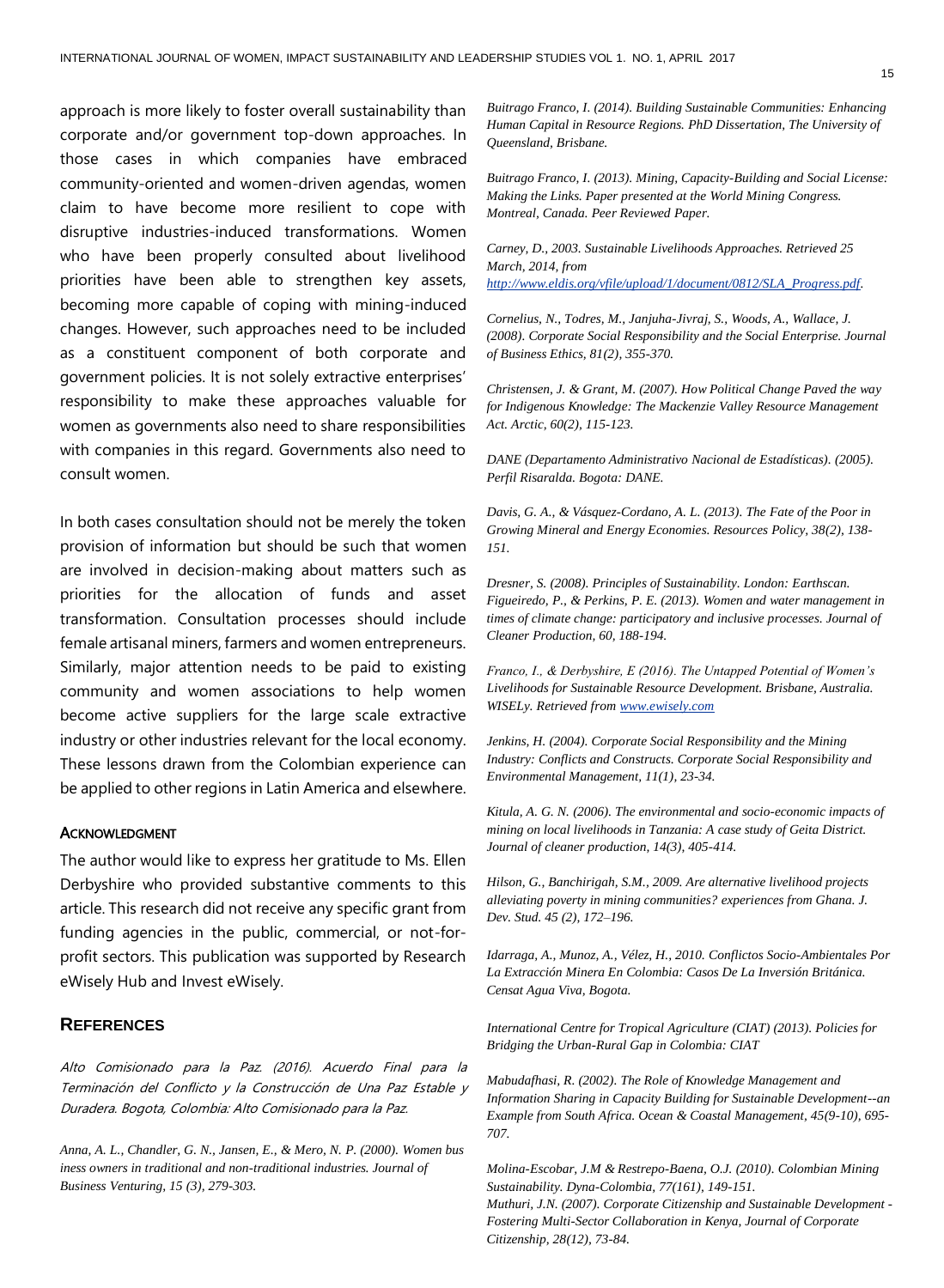*Ponce, A. (2010). Panorama del Sector Minero. Bogota: Unidad de Planeación Minero Energética.*

*Singleton, J.R. & Straits, B.C. (2010). Approaches to Social Research (Fifth edition ed.). New York: Oxford University Press.*

*Said-Allsopp, M., & Tallontire, A. (2015). Pathways to empowerment?: dynamics of women's participation in Global Value Chains. Journal of Cleaner Production, 107, 114-121.*

*Singleton, J.R. & Straits, B.C. (2010). Approaches to Social Research (Fifth edition ed.). New York: Oxford University Press.*

*Raha, D., Osbahr, H., & Garforth, C. (2013). Does watershed development implemented through public private partnership empower women? A case review from Rajasthan, Western India. Journal of Cleaner Production, 60, 18-33.*

*Rakodi, C. & Lloyd-Jones, T. (2002). Urban Livelihoods: A People Centred Approach to Reducing Poverty. London: Earthscan Publications. Torres, I., 2001. The Mineral Industry of Colombia. . Retrieved March 26, 2014 from* 

*http://minerals.usgs.gov/minerals/pubs/country/2001/comyb01r.pdf.*

*UNIDO (United Nations Industrial Development Organization). (2014). Mining and Utilities. Vienna: Industrial Development Organization.* 

*UPME (Unidad de Planeación Minero Energética). (2006). Colombia País Minero 2019. Bogota: Unidad de Planeación Minero Energética.*

*UN Women (2012). Women's Participation in Peace Negotiations: Connections between Presence and Influence: UN Women* 

*Veiga, M., Scoble, M., McAllister, M.L. (2001). Mining with Communities. Natural Resources Forum, 25(3), 191-202.* 

*WCED (World Commission on Environment and Development). (1987). Report of the World Commission on Environment and Development: Our Common Future. Oslo: WCED.*

*Trans. Knowledge and Data Eng., preprint, 21 Dec. 2007, doi:10.1109/TKDE.2007.190746.(PrePrint)*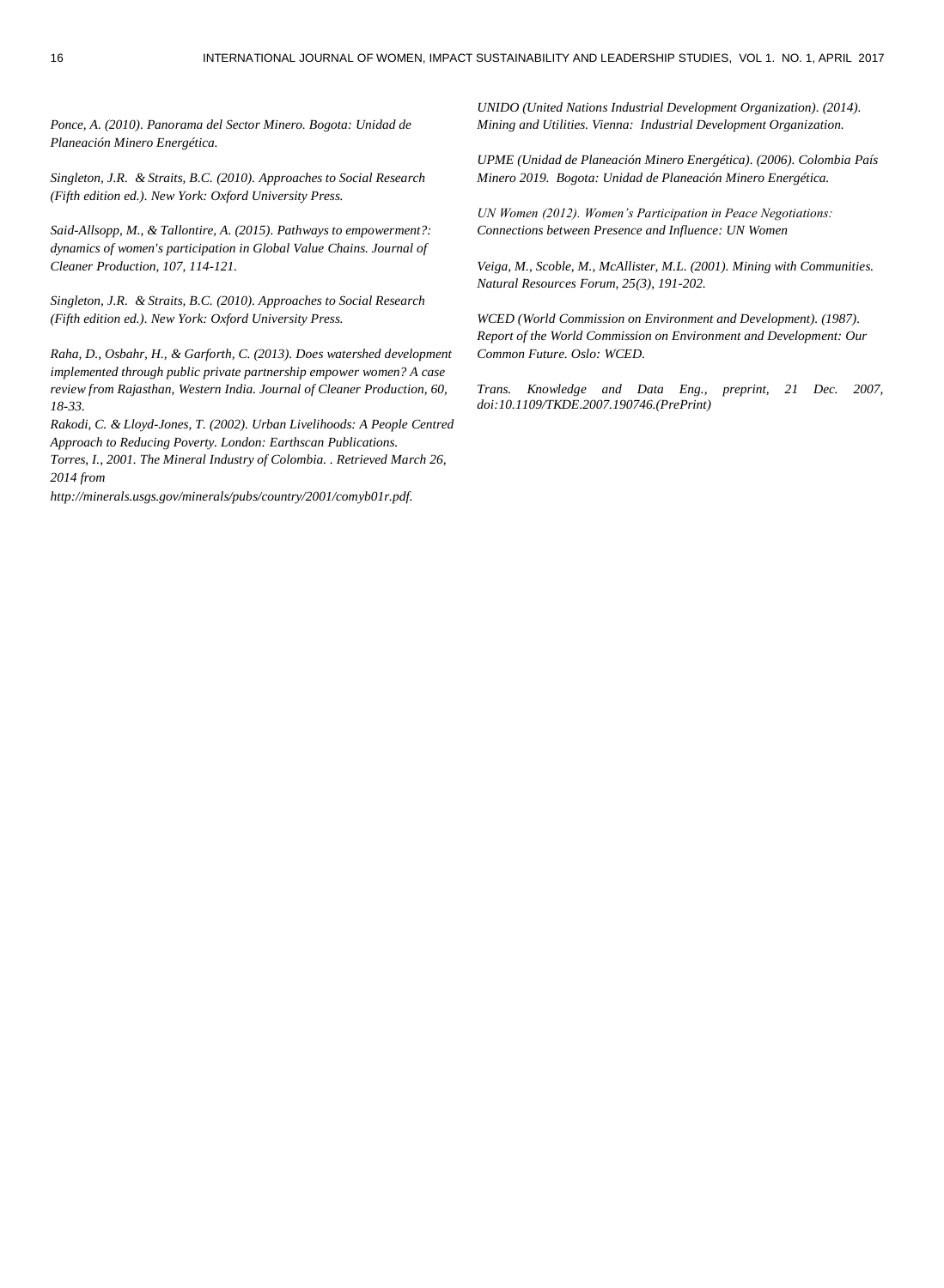## Gender and Child Labour in the Small-scale Mining

Cristina Ribeiro-Duthie, PCI-CNPq at CETEM – Centro de Tecnologia Mineral, The Ministry of Science, Techjology, Innovation and Communications of Brazil

**ABSTRACT**— The world has experienced rapid resource development threatening community livelihoods and human capital assets, particularly those of women. This research explores the linkage between disruptive industries like extractives and lack of sustainable livelihood options for women, which at the present scenario is not only causing productivity losses in extractive enterprises, but is also jeopardizing regional sustainability in resource locations. Research findings presented in this article show that stakeholders are increasingly being tasked with social responsibilities to forge sustainable livelihoods and enhance the human capital of communities, particularly of women. However, they do not know how to respond to emerging sustainability challenges. The paper proposes a strategic women-centric approach to sustainability to help stakeholders integrate women's livelihoods and human capital assets into the extractive industry or other economic sectors relevant for the local economy. This approach has the potential to foster overall sustainability, particularly in the context of developing resource regions. This piece is based on a qualitative research technique for data analysis and case study research methodology.

—————————— ◆ ——————————

**KEY WORDS** — Women labour; child labour; small-scale mining; extractive industry; gender inclusion.

#### **1 INTRODUCTION**

THE presence of women in mining as miners or co-<br>workers is seldom reviewed in the literature. The debate workers is seldom reviewed in the literature. The debate on gender inclusion have highlighted the relevance of the subject and a number of social movements have developed in more recent times focusing on women interests and rights on several fronts including: domestic violence, discrimination, stereotypical approach to set work positions, the gender pay-gap and other inequalities. Historically there has been very little published in relation to women as a workforce inthe mining sector.This should not be misinterpreted to indicate a lack of women in the sector as the omnipresence of women is quite evident to anyone familiar with the extractive industry, especially in the small-scale sector, where children can also be seen.This is theme of a compellingdebate in this bilingual collection of writings in Spanish and Portuguese centered on the participation of women and children inASM (Artisanal and Small-scale Mining) in Latin America. The book is strengthened by contributions from authors across the

continent, drawing on research and experience not only in Brazil but also Argentina, Bolivia and Peru.

Tabak (as per book presentation) observes that while gender relation studies became common in some parts of the world in the 1970's they only made an appearance of any note within Latin America from around the 1980's. As noted by Castilhos in the preface, this collection is a pioneerof sorts in the field as publications relating to women's labour into mining particularly within Latin America have been, until this volume, somewhat rare and disorganized.

The book draws on a number of roundtables held between 2005 and 2006 at the Brazilian practices and research Centre for Mineral Technology with professionals from across Latin America discussing the work conditions of women and children active within the small-scale mining sector.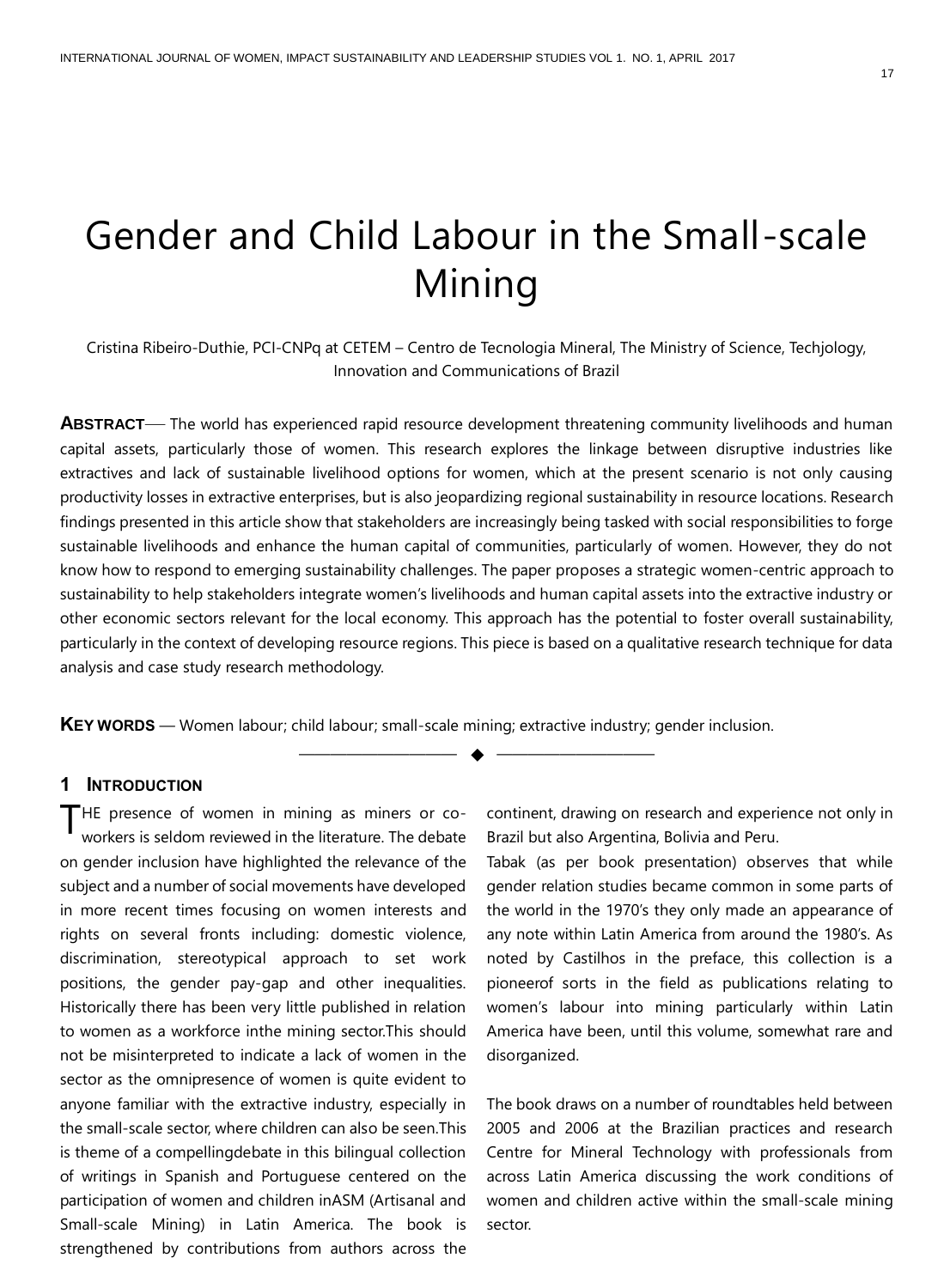## **2 BODY OF TEXT (COLLECTION OF CHAPTERS)**

In part I, 1st chapter, Gabriela Factor and Andrea Mastrángelo discuss the common assumption that women presence within mining is an impossible or untraceable subject. These authors remark that women are and were always involved in mining, either as workers, wives, daughters, or widows. Given the informal features of the ASM mining subsector, where work environments and home are often co-located, mixed or neighboring, it is understandable that not only women but also children are often called upon to undertake taskswithin small mining settings. However, even when the women and children undertake tasks directly related to mining operation their work is most often notformally or informallyrecognized. In larger formal enterprises – where power structures will be determinant to organize social structures – other factors that not a sense of social responsibility will determine the extent and degree of gender inclusion. A remarkable example given by Factor &Mastrángelo illustrates how gender exclusion can occur in the large scale mining setting even when skills and expertise of women are recognized.From a necessary critical perspective when talking about the necessity of gender inclusion, the authors reported the case of a daughter of miners who had studied for and been awarded a technical degree applied to mining. Despite being recognized as the better-qualified candidate for a position into a large scale mining enterprise in Oruro, Bolivia, the young lady was not selected for the job position. And the rationalgiven: in the field mining locations, there was no facilities to accommodate women and as such they did not employ the female candidate. This is an example of where the evolution of gender rolesclasheswith and are often out of step with institutional structures. The authors sensibly highlightthat "there is no sustainable development without gender inclusion".

The fact that gender is a social construct is the central theme of the second chapter, where Carlos Renato Carola brings totable Simone de Beauvoir proposal that woman and manare not born with predefined knowledge or

————————————————

behaviour of how to be a woman or a man, but they learn the roles according to expectations of and limits to being a woman or man within the societies they live within. Several examples from literature are brought to illustrate the dynamics of gender social representations, with a focus on gender inequities traditionally taken for granted or considered natural.

Despite the technological advances in mining; such as mechanization, that have in many cases reduced the need formuscle power normally associated with the sector, however to date this development has not resulted in significant increases in the employment of women within the minerals sector.

And the minerals industry is still  $-$  for many  $$ stereotypically considered as work somewhat hard, heavy, labour intensive. Hence, more appropriate for a man, traditionally considered a "superior biological being" – quoting Carola (2002), these are observations by Zuleica Castilhos and Nuria Fernández Castro in the third chapter. The authors will also underline the fact that women have always been present in mining, either as family either working directly in the mining processes. In spite of that, they are not paid for their tasksas they are often considered incidental labour assisting males, who are formally employed and recognized as workers. At the time of the book's release in 2006, the authors reported the International Labor Organization data on rates ofwomen participation in the mining sector as such: 10% in Asia, 20% in Latin America,and 40% in Africa. These figures illustrate the significance of women's employment in the sector, even in regions with lower recognized rates of women employment such as Asiawith 10%, the lack of publications regarding their role is remarkable. The lack of publications also lends weight to the recurrent observation that the work of women in mining isframed as "invisible". It should be noted that thefocus of this book is the ASM mining subsector within Latin America, and that ASM is generally considered a phenomenon more common to developing economies,according to the World Bank and United Nations Development Program. While women`s presence in the extractive industry has been recently reassured, it seems that gender inclusion and gender equity is an avenue to be yet broadened in themedium and large scale

*F.A. Author is with The Ministry of Science, Technology, Innovation and Communications of Brazil. CETEM-MCTIC - Campus UFRJ, Av. Pedro Calmon, 900, Cid. Universitária, Rio de Janeiro, RJ, Brazil, CEP21941-908. Email: [aduthie@cetem.gov.br;](mailto:aduthie@cetem.gov.br) crisduthie149@gmail.com*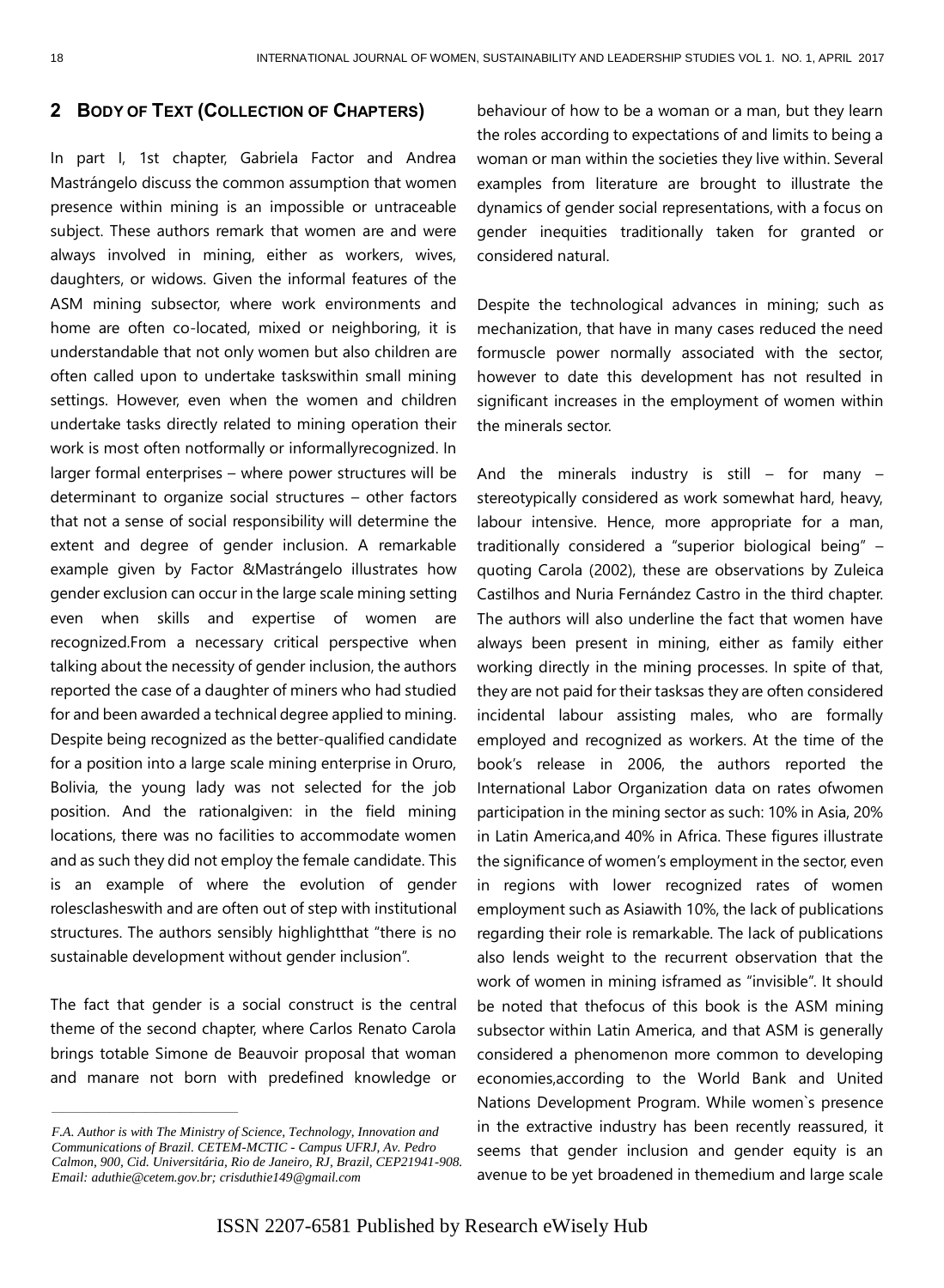mining sectors. At the same time, women`s work rights also need to be grounded in the small scale mining sector.

In chapter 4, Angela Jorge and Hildete Pereira de Melo address gender in the Brazilian extractive industry using data collected through the Brazilian Institute of Geography and Statistics (IBGE, in Portuguese acronym). While limited to 1991 and 2001, their analysis provides a snapshot of the Brazilian extractive sector, which indicates an increasing participation of women in the workforce. The general women participation concentrates in the services sector, and the majority of the women workforce in Brazil occupies the position of domestic maids.

When focusing on the extractive industries – the purpose of the book – women participation was of 7, 2 % but only 2, 7 % would be working in the technical positions related to the industry as per the author's analysis. The higher percentage of women working in the extractive industry concentrates in the administrative positions – a type of task that tends to be relatively consistent across a range of different businesses. Children participation is reported to be very low and they are associated by these authors to the efforts from Brazilian government in meeting the International Labour Organization recommendations to forbid and eliminate child work. The authors observe that the distribution of women participation is higher in oil and gas companies and also in the southeast region of the country, where Petrobras headquarters are located and it constitutes the most representative employer in the extractive resources sector in Brazil.

Chapter five addresses directly the issue of child labour through the contributions of Maria Helena M. R. Lima and Nilo da Silva Teixeira. They explain that presence of children in the small mining is more often related to family traditions and lack of school provision than any type of overt family exploitation. At that time of publishing the book medium and large-scale mining companies did not employ children. But previously there have been attention drawn to an apparent lack of concern regarding child labour within their supply chains. Then these companies have been considered allies of the Brazilian government in the fight against this form of abuse of children's rights. In 2003 the numbers of children working in the extraction and processing of metals and non-metals minerals in Brazil was estimated to be 145, 967 nonetheless. In Lima & Teixeira's assessment, the main activities children were employed in

within the sector was in clay extraction and modeling, sand and stone extraction and the production of charcoal – which supplies the iron processing industry. The authors believe that the use of child labour is still wide spread and most likely underreported.

In chapter 6, Francisco Rego Chaves Fernandes observe that socio-environmental responsibility has gained increased attention among businesses, government and consumers in Brazil. However, some companies seem to have expressed concern towards child labour more for maintaining their social license to operate, rather than due to a clear sense of social responsibility in itself. After an overview on approaches to social responsibility in the USA, Europe and Brazil, the author underlines the initiative of ISO 8000 – a certification on "social accountability" that compiles work rights and conditions including the recommendations of ILO to child labour. Fernandes remarks that at the time the article was written, 354 companies in the world had received ISO 8000 certification with 50 of those being present within Brazil. The author reports that it is globally estimated that approximately one million children are working within mining, An occasional lack of references detracts slightly from what is otherwise a strong body of work and this is the criticism the same author leveled at government agencies such as the Ministry of Work and Employment (MTE, in Portuguese acronym) and IBGE, for instance. The author reported a lack of precise numbers from these agencies to indicate the total number of children working per state and municipality or per economic activity in Brazil.

In part II some case studies are presented, what gives a panorama of the 'state of art' of the subject in Latin America. More complete articles or exploratory studies are gathered to contribute to the debate and points out paths for solutions on several challenges of the sector. Chapter 1 starts with child labour in Peruvian mining – Trabajo infantil en la mineria peruana – by César Mosquera, where he recognizes that child labour is a global phenomenon with far reaching impacts. Mosquera bases his assessment on the 2002 statistics from the ILO, which reports 245 million children between the ages of 5 and 14 years old engaged in child labour. The author describes the causes and consequences method for his assessment of child labour in a country where mining was peaking its contribution to the GDP (Gross Domestic Product) between the 1990's and 2000's. Changes in Peruvian legislation – which excluded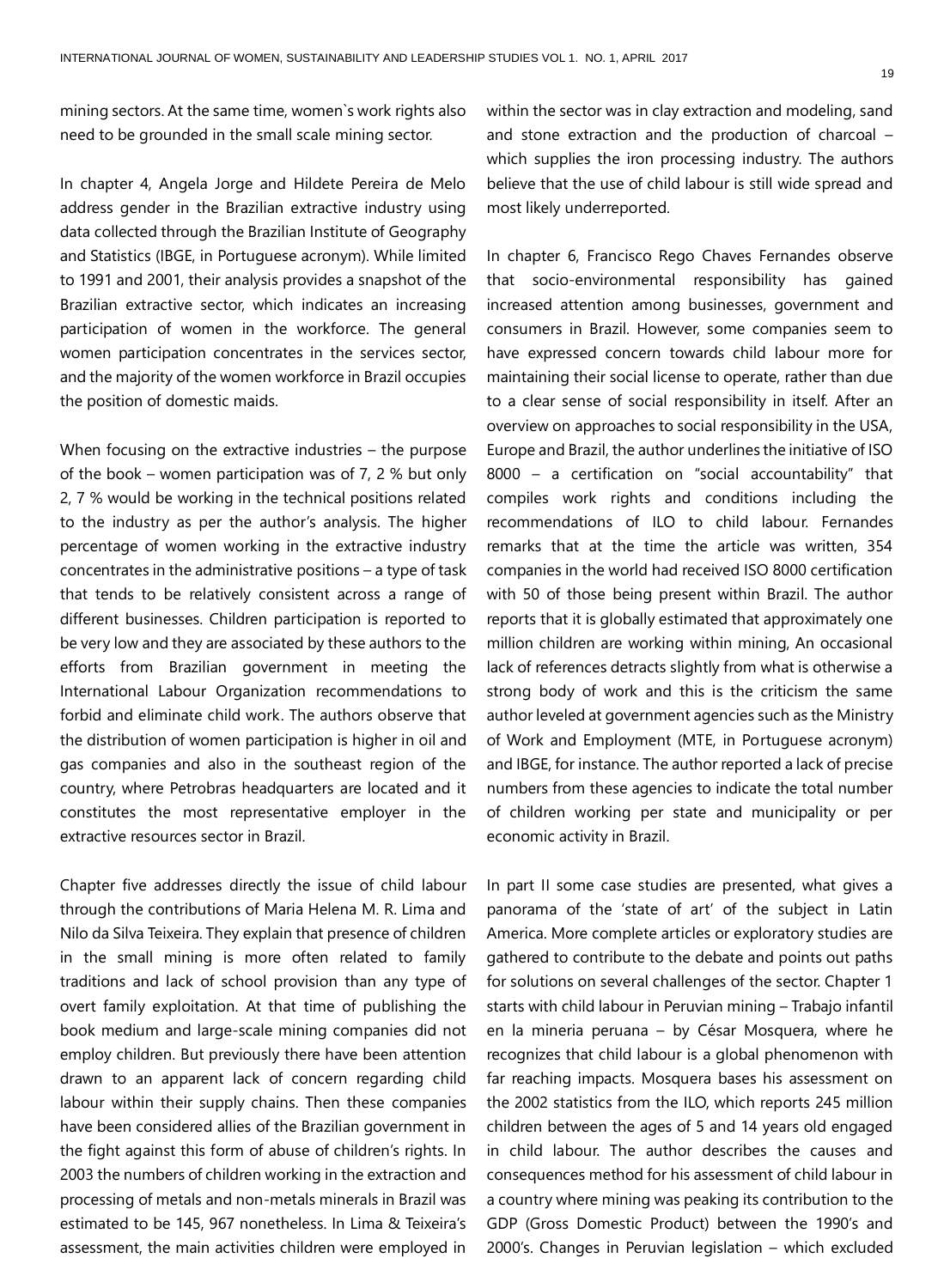the reality of artisanal and small-scale mining – and the liberalization on the trade of gold had as effect an increased informality amid the smallest players in the gold sector, soaring the production until 2004. From the total population of children between 6 and 17 years old in Peru, Mosquera reports that 28% were working. An initiative to change the situation came in 1990 with actions based on the International Convention on Children Rights and the plan for eradication of children's work released in 2005, just before the series of roundtables that generated the publication.

After a sensible overview on child labour, Mosquera focuses on the small-scale mining, which he estimates to include approximately 30,000 families from the regions of Puno, La Rinconada, Madre de Dios, Huaypetuche, Nazca-Ocona, Santa Filomena and Pataz. In these localities 2 out of 3 families with children were thought to be working in the mining activities, but parents would consider their work as mere aid or support. According to the author, the high rate of child labour in the country was not merely due to poverty; or due to the informality of the artisanal and smallscale mining; or to the lack of schools. Children also work due to cultural reasons within regions in the country, where child labour was seen as a way of formation more relevant than formal education or recreational activities. Of all the writing in the book, Mosquera is one of the strongest contributions due to his thorough collection of data and analysis on the subject the author aimed to address: children in the ASM sector.

In chapter 8 – Miserias preciosas: trabajo infantil y género en la minería artisanal en Misiones, Argentina – Andrea Mastrángelo considers the effects of social changes to explore a type of work not always visible: children and women in mining. The theme of invisibility of women and child labour is then analysed in the context of socioeconomic and social relations – as what Mastrángelo refers to. The article brings depth to the overall publication through the ethnographical approach undertaken. One of the highpoints is the very insightful approach to the issue of mothers' separation from their children due to relocation for work relating to efforts to improve overall livelihoods.

Chapter 9 brings a Propuesta de auto diagnóstico de la situación de las mujeres mineras en zonas de extrema pobreza, by Ana Maria Ananíbar, Daniel Lafuente and Luddy Montesinos, where the authors analyse geographical, historical and socioeconomic aspects, with emphasis on the role and structure of cooperatives in the Bolivian regions of Tipuani, Cangalli, Chuquini, Las Lomas and Unutuluni. A number of issues related to mining in Bolivia are also evaluated including education, health conditions, work environment and conditions, perceptions and views of the research cohort, leisure, social security, production processes of small-scale mining, environmental risks, and family relations. These issues provide a potential guide for further research in the area, as a method was not evenly followed amidst chapters in this pioneer publication, what would have potential to extend its already valuable contribution to the debate.

In the last chapter, a case study from Brazil describes the extraction of and the artisanal work with soapstone in the municipality of Santa Rita de Ouro Preto – Trabalho familiar no artesanato de pedra sabão – by Zuleica C. Castilhos, Olivia Maria de Paula Alves Bezerra, Maria Helena M. Rocha Lima, Alessandra Portugal and Nuria F. Castro. The activity is described along with its historical development in the area surrounding Ouro Preto – this city being an important location of mining in Brazil since the colonial period. This chapter is based on a survey of 33 of the 123 people involved with soapstone extraction and artisanal work. The historical context of the activity, its commercialization, the production processes, the cohort's perception of the workers association, as well as the occupational health and safety hazards related to the practice are described in this exploratory study.

The book encloses with a set of maps and pictures that illustrates areas and topics covered, giving visibility – reported and discussed in several chapters in this publication – to some of those cohorts not always visible, shown or remembered on discussions about challenges of the mining industry in general.

#### **3 CONCLUSIONS**

Whether each author or chapter followed the same framework or topics covered in their articles, the task of answering about the situation of women's and children's labour in the small-scale mining sector could gather a more accessible and complete compilation of data. Further analysis and solutions would probably advance.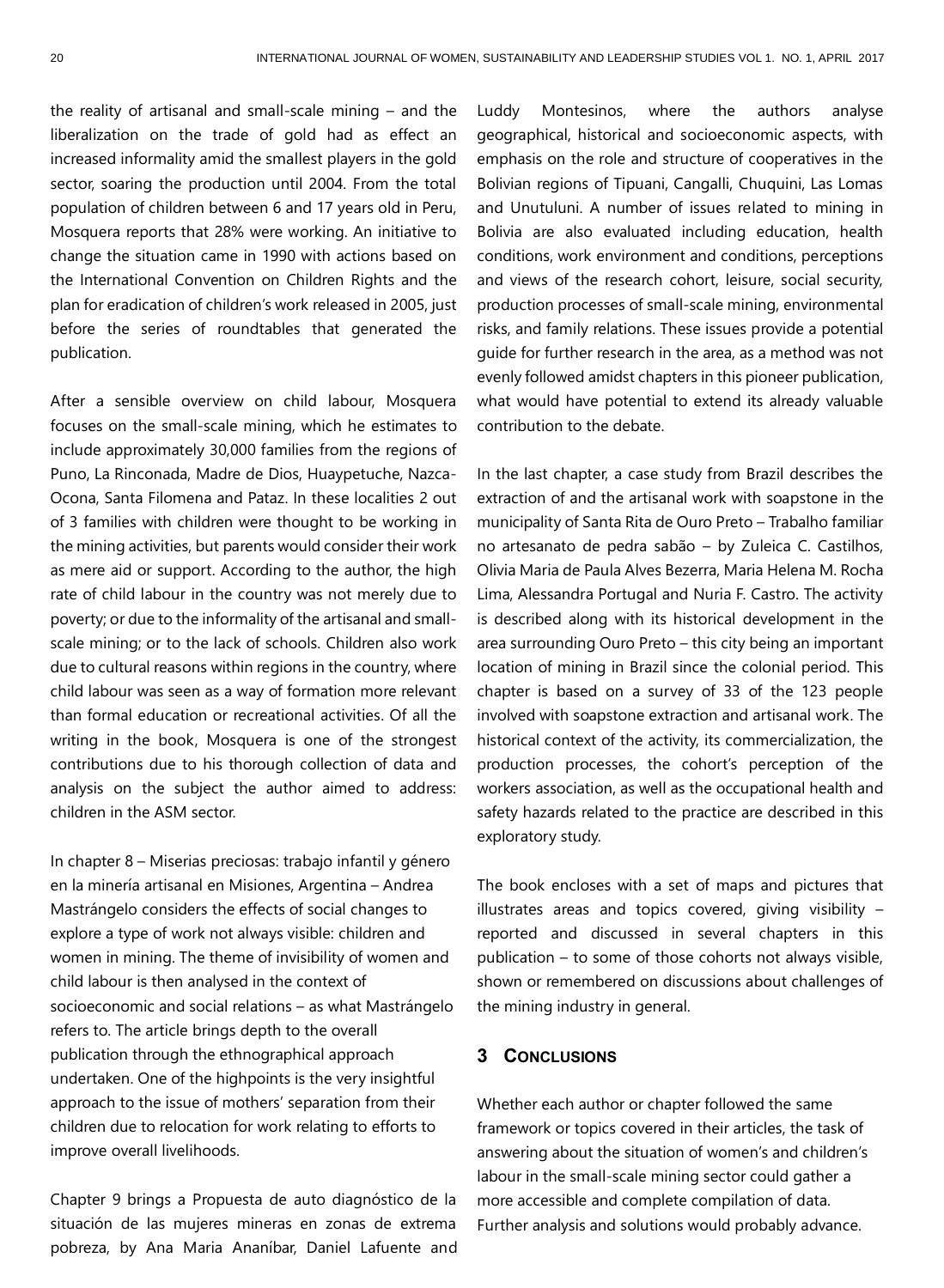However, put into perspective, when it is taken into account that few works tackle the issue of gender inclusion and children work within mining, "Gender and child labour in the small scale mining" at the time of its publication was a strong and timely contribution to set pavements on the proposed subject in the extractive industry and worth being checked.

#### **REFERENCES**

[1] The original publication is free to access through <http://mineralis.cetem.gov.br:8080/handle/cetem/592>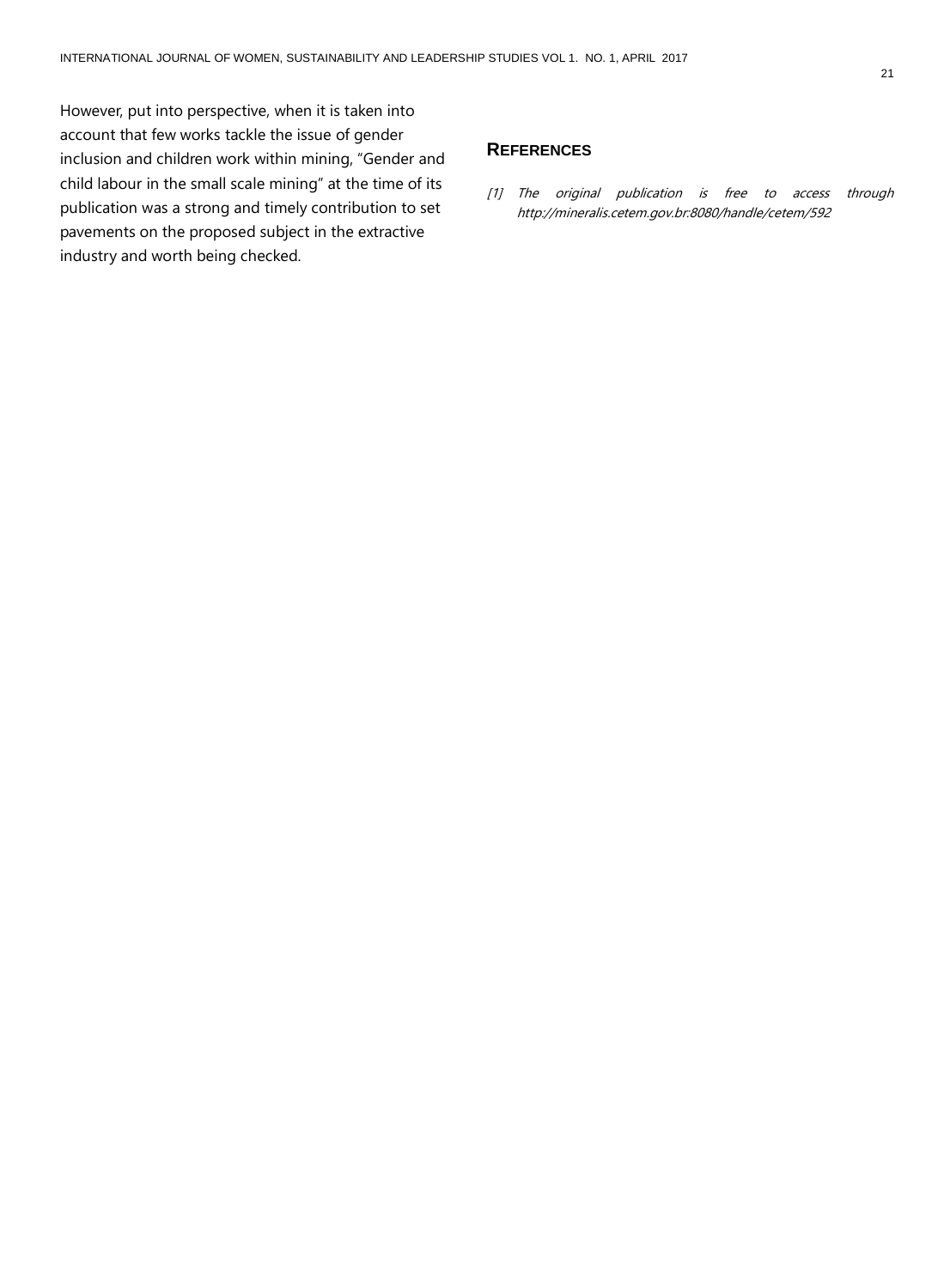## Desarrollo Sostenible del Capital Humano de las Mujeres en la Industria Extractiva – El Caso Colombiano

Karen de la Hoz\*, Natalia Cano Londoño\*\* Isabel B. Franco \*\*\* \* Universidad Nacional de Colombia, Facultad de Minas \*\* Universidad Nacional de Colombia, Facultad de Minas \*\*\* Research eWisely Hub and Scientist, United Nations University

**RESUMEN** — El principal reto que enfrentan las empresas en el desarrollo de sus reportes de sostenibilidad, es la incorporación de un enfoque sostenible que promueva ambos, la sostenibilidad corporativa y social. Investigación científica en el caso colombiano evidenció que la industria extractiva debe invertir en seis formas de capital humano de las mujeres que habitan las regiones donde se realiza el aprovechamiento de recursos natrales, a saber: educación, innovación, empleo, emprendimiento, liderazgo y sostenibilidad. Estos tres componentes hacen parte del denominado 'Marco para el Desarrollo Sostenible del Capital Humano'TM. Los informes de sostenibilidad existentes y agendas de responsabilidad social de las empresas en las regiones donde se realiza el aprovechamiento de los recursos naturales rara vez incorpora estos componentes simultaneamente o en su defecto no existe una implementación adecuada de los mismos en contextos como el colombiano. El presente reporte realiza una aplicación práctica de estos seis componentes a la luz de los reportes de sostenibilidad de empresas extractivas operando en Colombia. El reporte presenta hallazgos preliminares de investigación científica tendiente a explorar la aplicación del 'Marco de Desarrollo de Capital Humano' TM en el contexto colombiano.

**PALABRAS CLAVE—** Women labour; child labour; small-scale mining; extractive industry; gender inclusion.

—————————— ◆ ——————————

## **1 INTRODUCCION**

EL presente reporte tiene como proposito realizar una<br>Caplicación práctica del 'Enfoque para el Desarrollo aplicación práctica del 'Enfoque para el Desarrollo Sostenible del Capital HumanoTM' en el caso colombiano. Este enfoque es único innovador y busca por un lado realizar el potencial de las mujeres en industrias no convencionales como la extractiva y su cadena de valor y por otro, promover prácticas sostenibles y responsables en la industria, especialmente en las regiones donde se

(minerales, metales, gas y petróleo). Este enfoque esta soportado en investigación científica y busca brindar soluciones sostenibles a la industria y a las partes interesadas para que estas a su vez generen oportunidades a las mujeres que trabajan en el sector y aquellas que habitan en las regiones donde la industria opera (Buitrago Franco, 2014).

El enfoque consiste en seis componentes educación, empleo, emprendimiento, sostenibilidad, liderazgo e innovación.

La investigación encontró que hay una compensación mínima de la industria minero-energética y la cadena de valor por el capital natural extraido (minerales, metales, petróleo y gas). Esta situación impacta principalmente

*F.A. Author is with Universidad Nacional de Colombia, Sede Medellín, Medellín 050041, Colombia. Email: kmdep@unal.edu.co @unal.edu.co* S.A. Author is with Universidad Nacional de Colombia, Sede Medellín, Medellín 050041, Colombia. Email: nacanol@unal.edu.co T.A. is with Research eWisely Hub and Fellow Member, Global Change Institute. Email: Isabel@drisabelfranco.com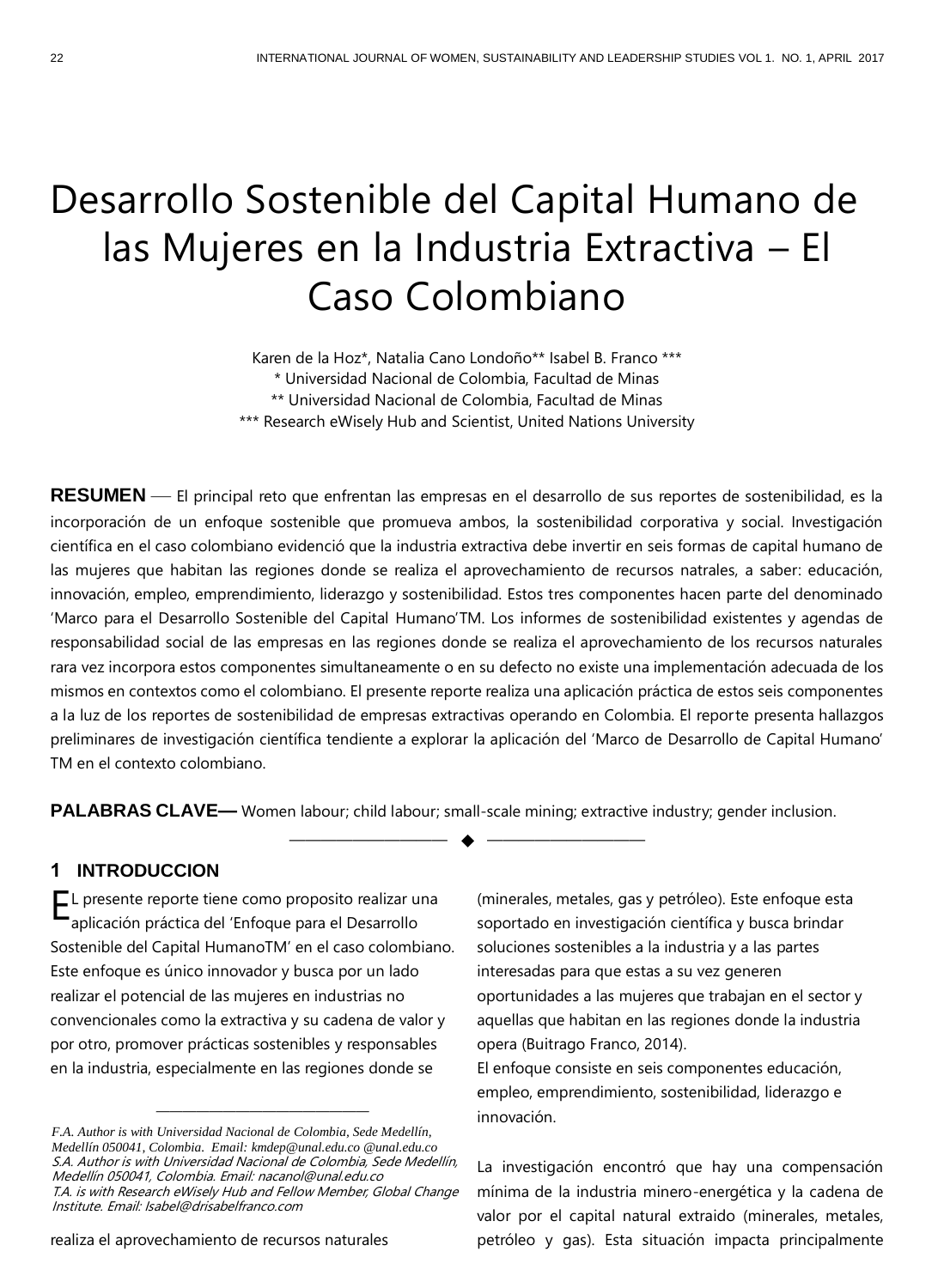varias formas de capital humano de las mujeres que habitan las regiones donde se realiza el aprovechamiento de recursos humanos, siendo las mujeres dentro y fuera de la industria las más impactadas con la expansión de las operaciones extractivas. Este hecho además aumenta el riesgo social y capital reputacional de las empresas que operan en las regiones en vías de desarrollo donde se realiza el aprovechamiento de recursos naturales. El presente reporte de investigación aplica este enfoque desde la teoría a la práctica realizando una revisión de los informes de sostenibilidad de empresas en la industria extractiva operando en Colombia.

## **2 METODOLOGIA**

La metodología que se utilizó para la realización del presente estudio involucró dos componentes, a saber: a) alineación de los reportes de sostenibilidad de las compañías extractivas con los componentes del marco 'Desarrollo Sostenible del Capital Humano' y un segundo componente denominado b) Inclusión de la mujer dentro de los componentes del framework 'Desarrollo Sostenible del Capital Humano.

## **2.1. Alineación de los reportes de sostenibilidad de las compañías extractivas con los componentes del framework 'Desarrollo Sostenible del Capital Humano'**

Con el fin de desarrollar el reporte de desarrollo sostenible del capital humano en Colombia en primera instancia se seleccionaron seis compañías extractivas (minería, petróleo y gas) representativas con una actividad activa en Colombia, a las que se les revisó y analizó el último informe de sostenibilidad determinando los estándares de sostenibilidad bajo el cual se alinean y como se articulan con los componentes del 'Marco de Desarrollo Sostenible del Capital Humano' que comprende educación, empleo, emprendimiento, innovación (o investigación), liderazgo y uso de tecnología. De allí fueron analizadas las estrategias implementadas en cada uno de estos componentes y como ha sido la participación e inclusión de la mujer en este último reporte de sostenibilidad para cada compañía extractiva.

## **2.2. Inclusión de la mujer en los componentes del 'Marco Desarrollo Sostenible del Capital Humano'**

Una vez evaluada la inclusión de la mujer dentro de los componentes del framework se rankearon cada una de las compañías con el fin de contabilizar en puntos como están posicionadas cada una de ellas con respecto a la otra en miras de buscar soluciones sostenibles en términos de la inclusión de la mujer en el sector extractivo. El ranking se llevó acabo de la siguiente manera:

- 3 puntos: Se reporta y tiene una estrategia para cada uno de los componentes del marco y discrimina entre numero hombres y mujeres
- 2 puntos: Se reporta y tiene una estrategia para cada uno de los componentes del marco pero no discrimina entre número de hombres y mujeres
- 1 puntos: Se reporta una implementación para cada uno de los componentes del marco pero las estrategias no son especificadas
- 0 puntos: No se reporta una estrategia para cada uno de los componentes del marco

Finalmente se hizo una sumatoria total para cada una de las compañías bajo las directrices anteriormente descritas indicando aquellas compañías extractivas que obtuvieron el menor y mayor ranking.

## **3 RESULTADOS**

Los resultados se muestran en los siguientes dos componentes: a) 'Reporte de sostenibilidad de género en Colombia con base a los componentes del marco 'Desarrollo Sostenible del Capital Humano' y b) Puntaje de sostenibilidad de género en Colombia con base a los componentes del enfoque dedesarrollo sostenible del capital humano que se presentan a continuación.

## **3.1. Reporte Marco Desarrollo Sostenible del Capital Humano**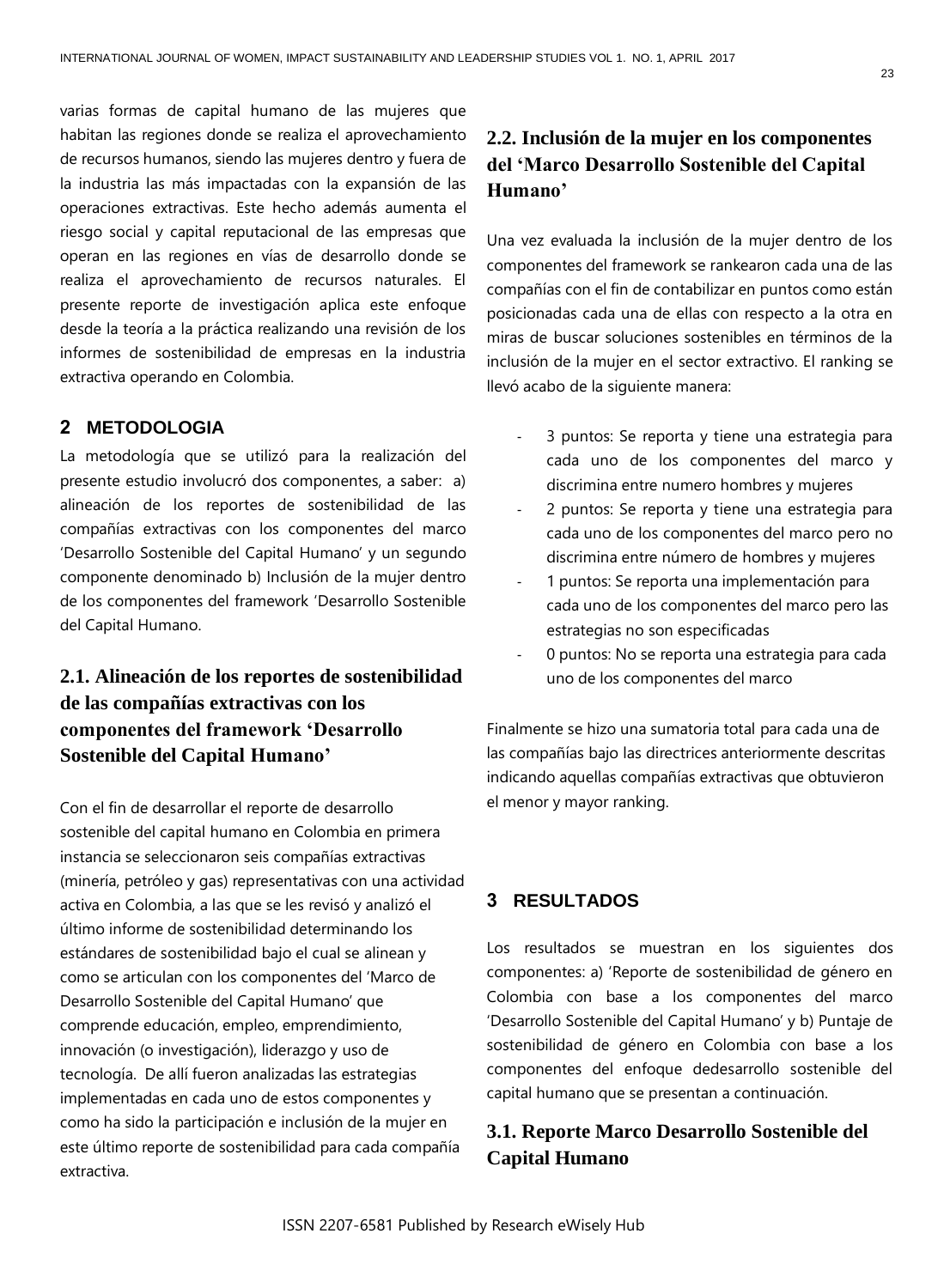Anglogold Ashanti Colombia, Reporte de Sostenibilidad 2010, Global Reporting Initiative (GRI-3)

## **Educación**

• Capacitación a Docentes: fortalecer y mejorar el desempeño de los estudiantes del municipio de Cajamarca, en las Pruebas Saber y Pruebas de Estado ICFES mediante la capacitación y orientación a docentes y estudiantes

## **Empleo**

987 empleos directos, 209 empleos temporales, 10 empleos por prestación de servicios. Entre empleos directos y temporales 199 son mujeres el resto son hombres

## **Innovación (investigación)**

------

## **Liderazgo**

Escuela de liderazgo Juntas de Acción Comunal: Contribuir a la modernización de las Juntas de Acción Comunal para que sean más eficientes en el logro del mejoramiento de la calidad de vida de sus afiliados y de sus comunidades de influencia mediante un proceso de formación y de capacitación para los integrantes de las organizaciones comunales y sociales de Cajamarca

## **Uso de la Tecnología**

- Mejora en la infraestructura física de la plaza de mercado de Cajamarca
- Adecuaciones físicas de la planta de beneficio animal en la sección de porcinos y bovinos
- Construcción del Aula Múltiple en el Hogar Infantil el Muñequero
- Empleados directos: 934 término indefinido (64 mujeres, 870 hombres); termino fijo: 4(1 mujer, 3 hombres).
- 685 contratistas. Termino fijo 25 (5 mujeres, 20 hombres; obra 660 (90 mujeres, 570 hombres).
- Empleos directos del área de influencia directa (hombres 359, mujeres 23). Empleos indirectos del área de influencia directa (hombres 305, mujeres 52).
- Para el año 2015, se mantuvo el indicador de participación de mujeres a pesar del proceso de optimización en el que se ha visto inmersa la Compañía, situándose en 7% de la planta de personal

Red Eagle Colombia, No reporta informe de sostenbilidad con relacion a estandares internacionales

## **Educación**

------

## **Empleo**

------

## **Innovación (investigación)**

------

## **Liderazgo**

## **Uso de la Tecnología**

------

Cerromatoso South32, 2015, Global Reporting Initiative (GRI-3)

## **Educación**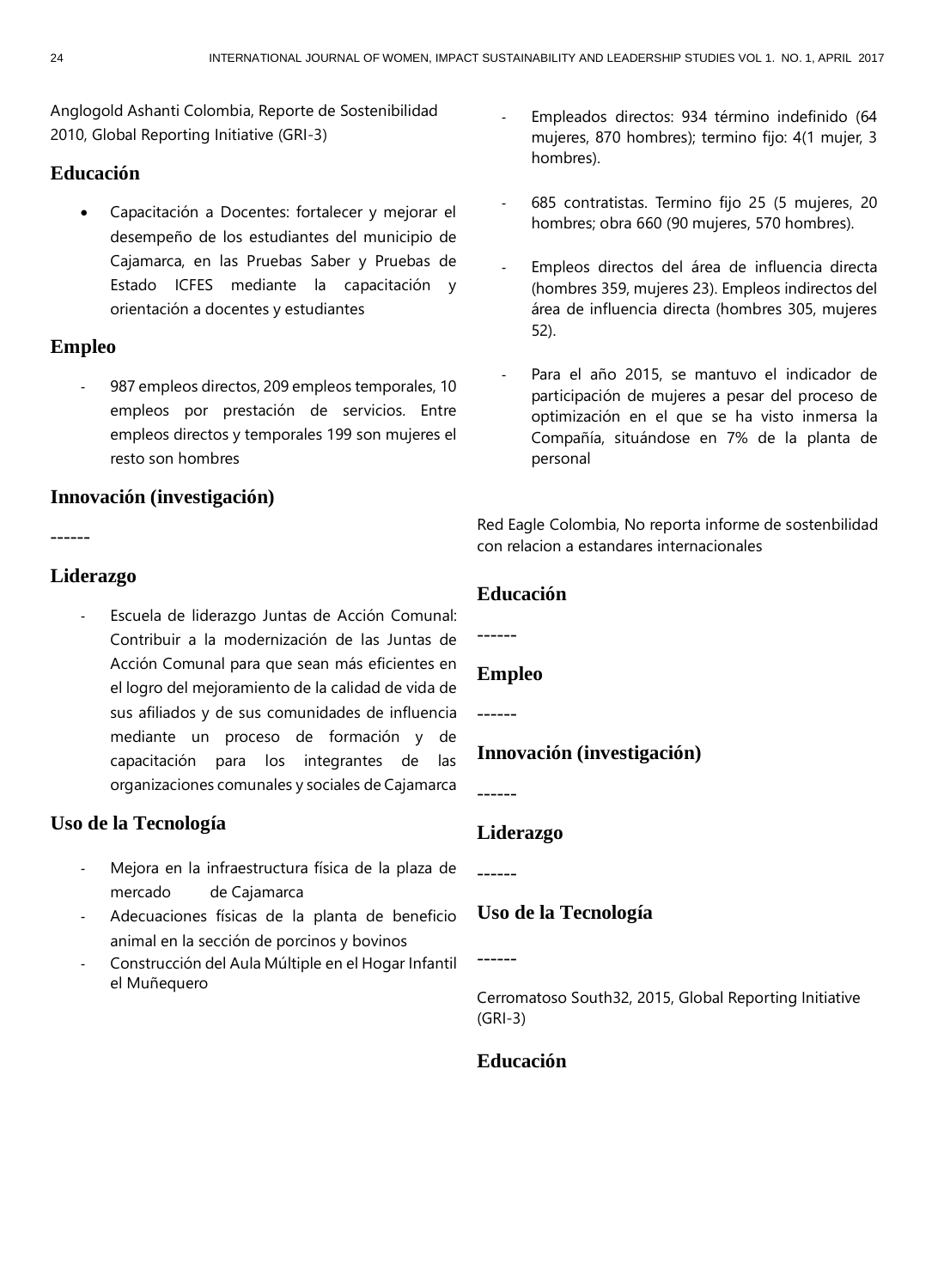- Fundación educativa Montelíbano \$1.550.
- 100 becas para educación superior.
- Se estructuró un programa de 90 horas dirigido a preparar en cuatro competencias a 106 adultos jóvenes de las comunidades de área de influencia, a saber: comprensión lectora, lógico – matemáticas, tratamiento de la información digital y competencias ciudadanas.
- En el 2015 un total de 100 jóvenes ingresaron y continuaron el programa de becas de educación superior.
- Se realizaron en total de 88 Patrocinio SENA
- Otros beneficiaros: 799 estudiantes en edad preescolar, 3728 estudiante de básica primaria, 4.046 estudiantes de educación secundaria, formación de 34 docentes
- 7 sedes educativas rurales mejoraron su infraestructura beneficiando a 1.112 Estudiantes 90 Docentes

#### **Empleo**

------

#### **Innovación (investigación)**

------

## **Liderazgo**

- Capacitación y entrenamiento de los trabajadores 873 hombres (45.7 horas), 65 mujeres (53.7 horas) con base a la evaluación de desempeño.
- 7 cabildos indígenas, 5 juntas de acción comunal, 1 consejo comunitario de comunidades negras (4500 habitantes, 850 familias). 57% hombres (75% edad productiva), 43% mujeres (27% edad productiva)
- Para el periodo 2015 se realizaron un total de 6 mesas de trabajo con los comités de diferentes comunidades.
- 15 líderes comunitarios revisaron el EIA para el proyecto de expansión minera (MEP)

### **Uso de la Tecnología**

Cerrejon, 2015, Global Reporting Initiative (GRI-4)

## **Educación**

- Mejoramiento en la captación de agua: El 94,4% del total de agua utilizada para la operación es reciclada. Sólo el 5,6% del agua empleada proviene de la captación de fuentes superficiales, subterráneas y de agua lluvia.
- Optimización de la operación de secadores (gas natural), optimización del uso de extrusoras (electricidad), mejoramiento de la eficiencia en las calcinadoras (gas natural), mejorar el sistema de control de hornos (electricidad)
- Sistema de filtros, reducción del uso de carbón, optimización de la flota de camiones.
- Se estructuró el proyecto de construcción de la sede del SENA regional de Córdoba en Montelíbano contemplado en la Alianza por lo Social-, en la que Cerro Matoso invertirá aproximadamente 10.000 millones de pesos.
- Mejoramiento en infraestructura a 7 instituciones educativas rurales de san José de Uré y Puerto Libertador.
- Fortalecimiento educativo y desarrollo de competencias en "Pruebas Saber".
- 612 estudiantes beneficiados de los grados tercero, quinto, noveno y once. 105 jóvenes de educación superior apoyados con el pago de matrícula, auxilio de manutención, y plan de acompañamiento académico durante sus estudios.
- 848 jóvenes y 115 docentes de 14 instituciones educativas participaron en programas Jóvenes Más Emprendedores y Juventud Rural.
- 59 becas de matrícula y mensualidad en carreras técnicas y profesionales a 10 estudiantes

### **Empleo**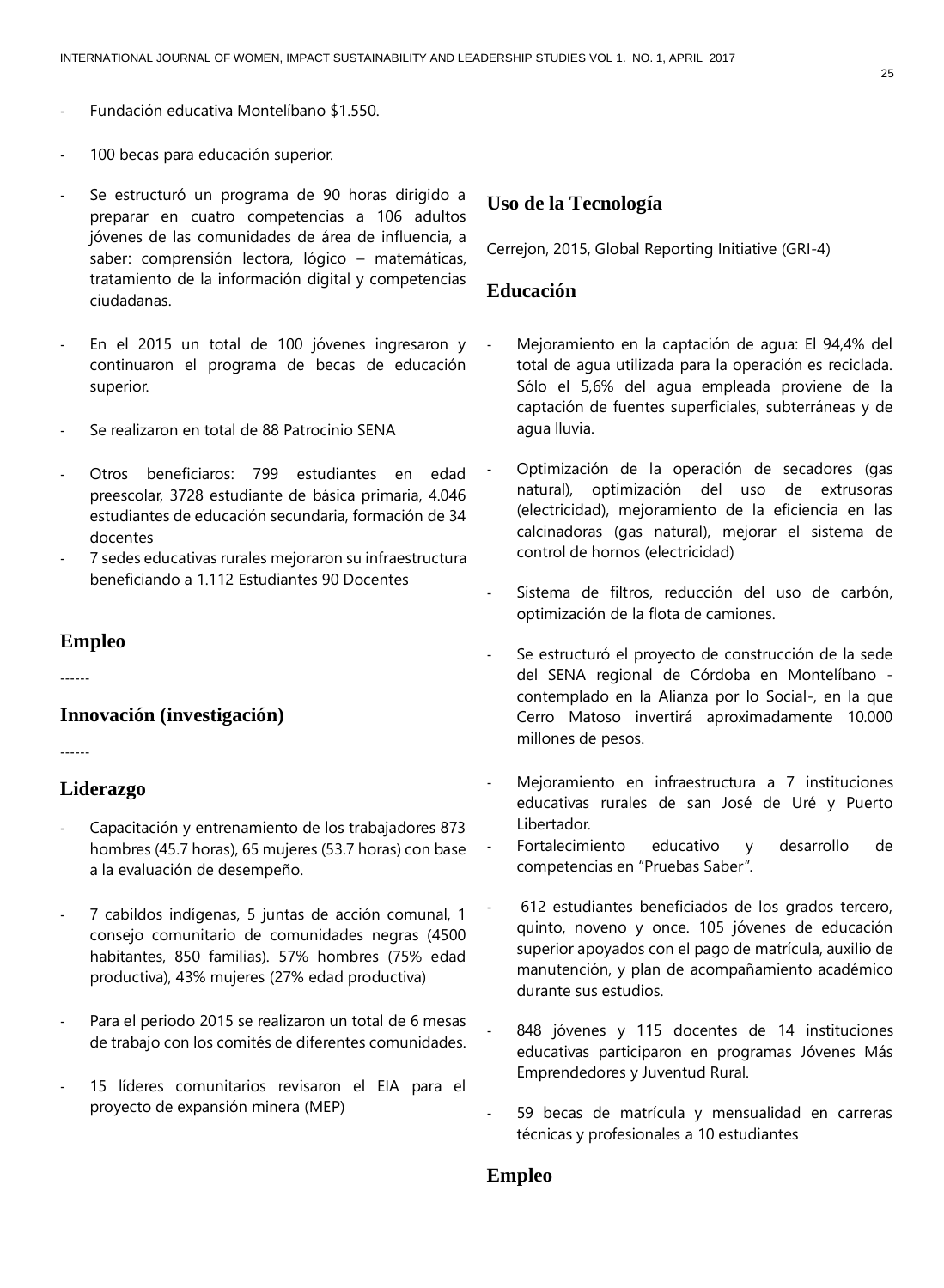hombres, 438 mujeres), 6.732 indirectos (6.083 hombres, 649 mujeres)

## **Innovación (investigación)**

- Innovación en la protección y el uso eficiente del agua en la operación, siguiendo las mejores prácticas de la industria minera.

## **Liderazgo**

- Horas de capacitación anuales por empleado (hombre 45 horas, mujer 39 horas).
- Evaluación de desempeño y desarrollo profesional por género y categoría de trabajo MPT1 (729 hombres, 181 mujeres), PTC2 (711 hombres, 42 mujeres)
- Mesa de líderes Con el fin de definir e implementar conjuntamente soluciones a los retos del pos reasentamiento.
- Durante 2015 se llevaron a cabo 50 sesiones con la Mesa de Líderes conformada por representantes de las comunidades reasentadas. fomentando el empoderamiento de las comunidades en el desarrollo de proyectos de abastecimiento y la protección de las fuentes hídricas (modelo de gestión integral del agua).

## **Uso de la Tecnología**

- 12.865 puestos de trabajo: 6.133 directos (5.695 - Desarrollo de 56 soluciones de abastecimiento (45 sistemas de captación de aguas lluvia, 1 solución temporal para la entrega de agua en un carro tanque. Reparación de 11 JAGÜEYES a lo largo de la vía férrea infraestructura que permite la captación de agua lluvia, mitigando el desabastecimiento en épocas secas

> Construcción de 5 pozos profundos. Estas soluciones tecnológicas generan disponibilidad de 118.000 litros de agua al día y capacidad de almacenamiento de 39 millones de litros para el beneficio de 1539 personas, 323 familias y 23 comunidades

- Inauguración en el Internado Indígena Akuaipa el aula ambiental "Naturaleza Viva" construida en alianza con la Fundación Colombia Verde y Limpia. Beneficiando a 1100 estudiantes y 39 docentes de internado.

- Entre 2009 y 2015 se ha logrado reducir en un 56 % la captación de agua de alta calidad.

- Establecer alianzas con entidades nacionales e internacionales como USAID, Servicio Geológico Colombiano, Embajada de Holanda, Orden de Malta, entre otras, para desarrollar soluciones de abastecimiento de agua, de mediano y largo plazo en La Guajira.

Continental Gold, 2015, Global Reporting initiative (GRI-4)

## **Educación**

- 831 millones de pesos colombianos.
- Capacitación: 9.31 horas por persona al año

## **Empleo**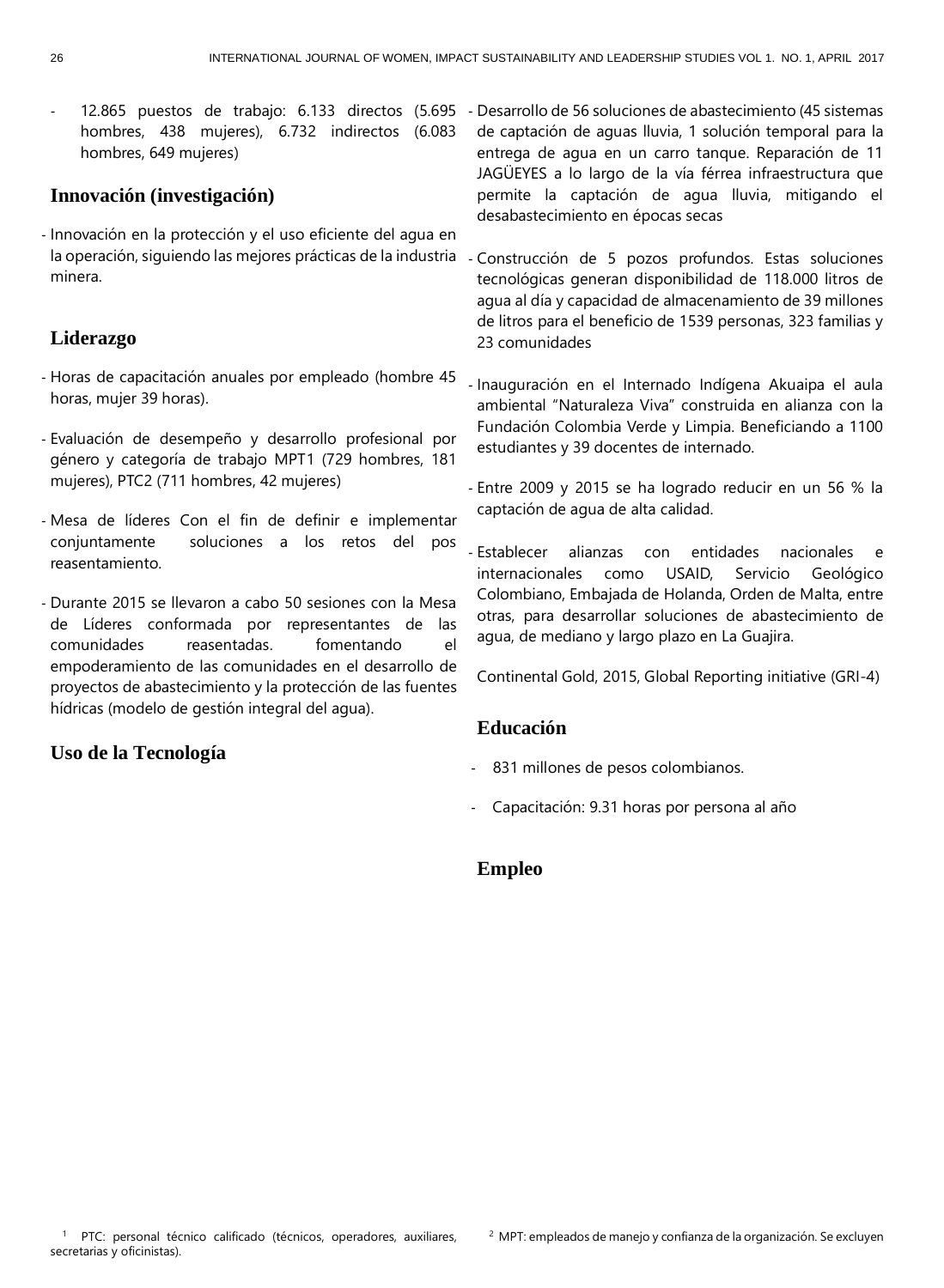- 582 empleos: 223 indirectos, 359 directos (85 mujeres, 274 hombres), de los cuales el 50.4 % es de Buritica, 0.8% de Santa Fe de Antioquia, 35.7% de Medellín, 11.2% resto del país, 1.9% del exterior.
- Cargos directivos (17% mujeres, 83% hombres); Jefes (18% mujeres, 82% hombres); coordinadores (42% mujeres, 58% hombres); profesionales y de soporte (52% mujeres, 48% hombres); aprendiz (63% mujeres, 38% hombres), operativos (13%, 87% hombres).
- empleados con contratos a término fijo, pilotos de Puerto Bolívar y empleados a término indefinido que ingresen en el último trimestre del año.

## **Innovación (investigación)**

------

## **Liderazgo**

- Durante el 2015 se llevaron a cabo 9 reuniones con los diferentes grupos de interés del área de influencia directa del proyecto con los mineros en proceso de formalización y los líderes comunitarios (principios de inclusión, materialidad y capacidad de respuesta fueron respetados en estas sesiones de diálogo).
- Alianzas estratégicas para la sostenibilidad (grupos sociales y ambientales).
- Gracias al programa de Formación para el Empleo con el apoyo del SENA, la Gobernación de Antioquia y la Alcaldía Municipal, en 2015 brindamos capacitación a 590 personas.

## **Uso de la Tecnología**

- Infraestructura educativa 55 millones COP

Mineros S.A, 2016, Global Reporting Initiative (GRI-4)

## **Educación**

Mineros S.A apoya la construcción de sedes educativas, restaurantes escolares, dotación de equipos de cómputo, dotación de kits escolares, entrega de material para la promoción de la lectura, reparación y mejoramiento de aulas, entre otras acciones. Se beneficiaron doce instituciones educativas rurales de los municipios de Anorí, El Bagre y Zaragoza

- Donación de becas: 33 becas a hijos de jubilados de la compañía, quince becas para bachillerato, quince becas universitarias y cuatro auxilios para cursos.
- Donación de quince mil colecciones de Secretos para Soñar (Contiene 4 tomos diseñados para promover la lectura en la escuela).
- Apoyo a la actualización de la metodología para la enseñanza del ajedrez, dirigida a profesores: dos talleres a 48 educadores, donación de mis ejemplares del libro El Ajedrez como Herramienta Pedagógica.
- Realización de talleres para la prevención y formación para enfrentar el Bullying, dirigidos a 5.678 estudiantes de instituciones educativas de El Bagre y Zaragoza.
- A través del Programa de Educación Ambiental se realizaron 96 eventos en 32 instituciones educativas de los municipios del El Bagre, Anorí, Zaragoza y Nechí, con los cuales se capacitaron 1.198 estudiantes y 24 docentes.

## **Empleo**

Mineros S.A para el 2016 contaba con 1.731 colaboradores en los municipios de El Bagre, Zaragoza, Nechí, Anorí, Medellín y otras partes del país, de los cual el 8% son mujeres

## **Innovación (investigación)**

**Liderazgo**

------

- Realización de sexto encuentro con las Juntas de Acción Comunal (JAC) del área de influencia de las operaciones del Grupo en Colombia, en 2016 asistieron 33 juntas de acción comunal.
- Se realizaron 26 reuniones, para el apoyo a la gestión de los Comités de Convivencia de los municipios de El Bagre y Zaragoza.
- Apoyo a la realización de dos pasantías convocadas por Naciones Unidas y la Universidad de Antioquia, a las que asistieron cuarenta miembros de los Comités de Convivencia Municipales.
- Horas totales de formación 33.980 impactando a 1.489 personas

#### **Uso de la Tecnología**

- Construcción de sistemas de suministro de agua (conducción y almacenamiento) en siete comunidades del Bagre, Zaragoza y Nechí.
- Construcción de 82 soluciones sanitarias que beneficiaron a igual número de familias en ocho comunidades de El Bagre y Zaragoza.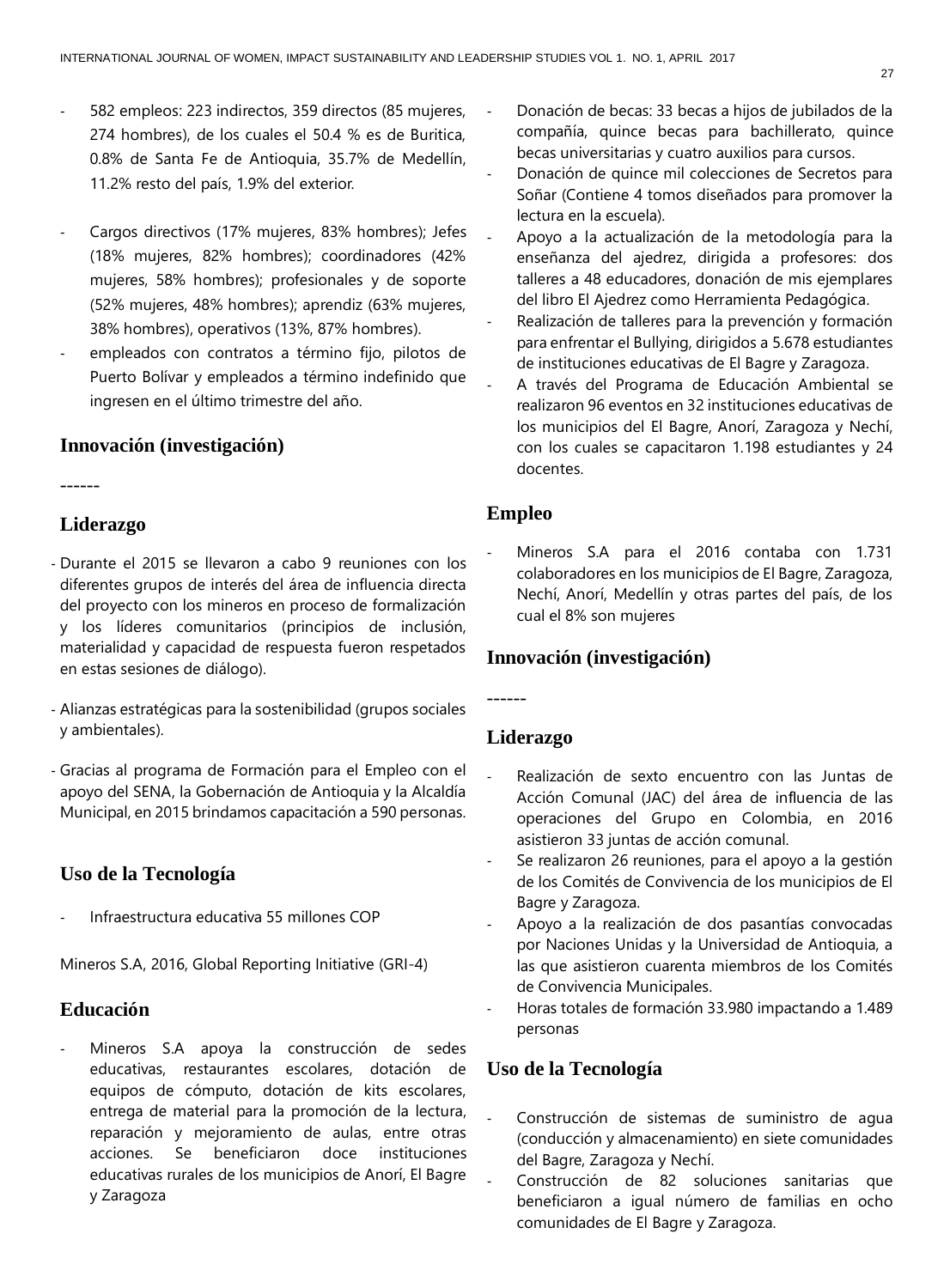Drummond LTD Colombia, 2015, Global Reporting Initiative (GRI-4)

## **Educación**

------

## **Empleo**

Números de hombre contratados directamente: 4.733 Número de mujeres contratados directamente: 190.

#### **Innovación (investigación)**

Drummond a través de la innovación busca alternativas de mejora en los procesos de mitigación y control de impactos potenciales en las operaciones, y define 4 estrategias de innovación: Reducción de impacto, implementar medidas de manejo ambiental adecuadas, implementar esquemas de monitoreo confiable y pertinente, construcción de futuro: enfoque uso y calidad del agua, calidad del aire, biodiversidad.

#### **Liderazgo**

- Capacitación a servidores públicos: A través del Taller Seminario de Buen Gobierno como capacitación y fortalecimiento con la finalidad de potenciar la acción y gestión de los líderes en aras del beneficio comunitario
- Horas promedio de capacitación a empleados: Nivel operativo 80 horas hombres, 65 horas mujeres.
- Nivel asistencial 60 horas hombres, 15 horas mujeres.
- Nivel profesional 50 horas hombres, menos de 10 horas mujeres.
- Nivel táctico 25 horas hombres, menos de 10 horas mujeres.
- Nivel estratégico 20 horas hombres, 10 horas mujeres.
- Medición de competencias: sesiones grupales e individuales de coaching (219 colombianos, 23 expatriados).
- Dialogo permanente con comunidades a través del Departamento de Relación con Comunidades.
- Talleres de formación o informativo con las comunidades.
- Políticas de reasentamiento de comunidades.

## **Uso de la Tecnología**

Construcción de filtros caseros para la potabilización de agua

## **3.2. Puntaje de sostenibilidad de género en Colombia con base a los componentes del enfoque dedesarrollo sostenible del capital humano**

Con base en los resultados, Anglogold Ashanti Colombia en su reporte de sostenibilidad del 2010 solo contempla la inclusión de género en el componente de empleo representado por el 16 % del total. Con respecto al componente educación, liderazgo y uso de tecnología presenta una estrategia clara, sin embargo, no se realiza ninguna actividad de inclusión de género. En el componente de innovación no se reporta nada al respecto.

Cerromatoso South32 su reporte de sostenibilidad del año 2015 esta soportado en el componente de generación de empleo haciendo una diferenciación amplia entre empleos directos (indefinidos y fijos) contratistas (fijos y de obras) y directos en el área de influencia directa del proyecto. Aismimo, realiza una discrimación acerca de la participación de género en cada uno de ellos; siendo las mujeres el 7% del personal de planta. En cuanto al componente educativo contabiliza el número de personas beneficiadas, sin embargo, no se conoce el porcentaje de beneficiados femeninos. En lo concerniente a liderazgo y participación se muestran las estrategias de participación de la mujer pero las cifras son desconocidas. Asimismo, en el uso de tecnologías son claras las estrategias de mejoras en infraestructura y optimización en las operaciones del proceso, sin embargo, no se contabiliza la población beneficiada por estas estrategias de mejoras. Finalmente la evidencia muestra que no se presentan estrategias de innovación.

Cerrejón es la compañía extractiva mejor posicionada con respecto a las demás compañías incluidas dentro del presente análisis, esto se evidencia en la generación de empleos directos e indirectos diferenciados entre hombres y mujeres. En el liderazgo se muestra la inclusión tanto de hombres y mujeres. Asimismo en innovación y tecnología y educación se especifican las estrategias adoptadas y solo el número de beneficiados sin una diferenciación entre hombres y mujeres para el componente educativo.

Continental Gold es la compañía que se posiciona en el puesto más bajo en el Ranking. No se presentan estrategias claras ni número de beneficiados en el componente educativo y de liderazgo puesto solo se contempla el capital invertido. En innovación no se reportan estrategias, sim embargo está fuertemente posicionada en términos de empleo haciendo la diferenciación entre empleos directo e indirectos y los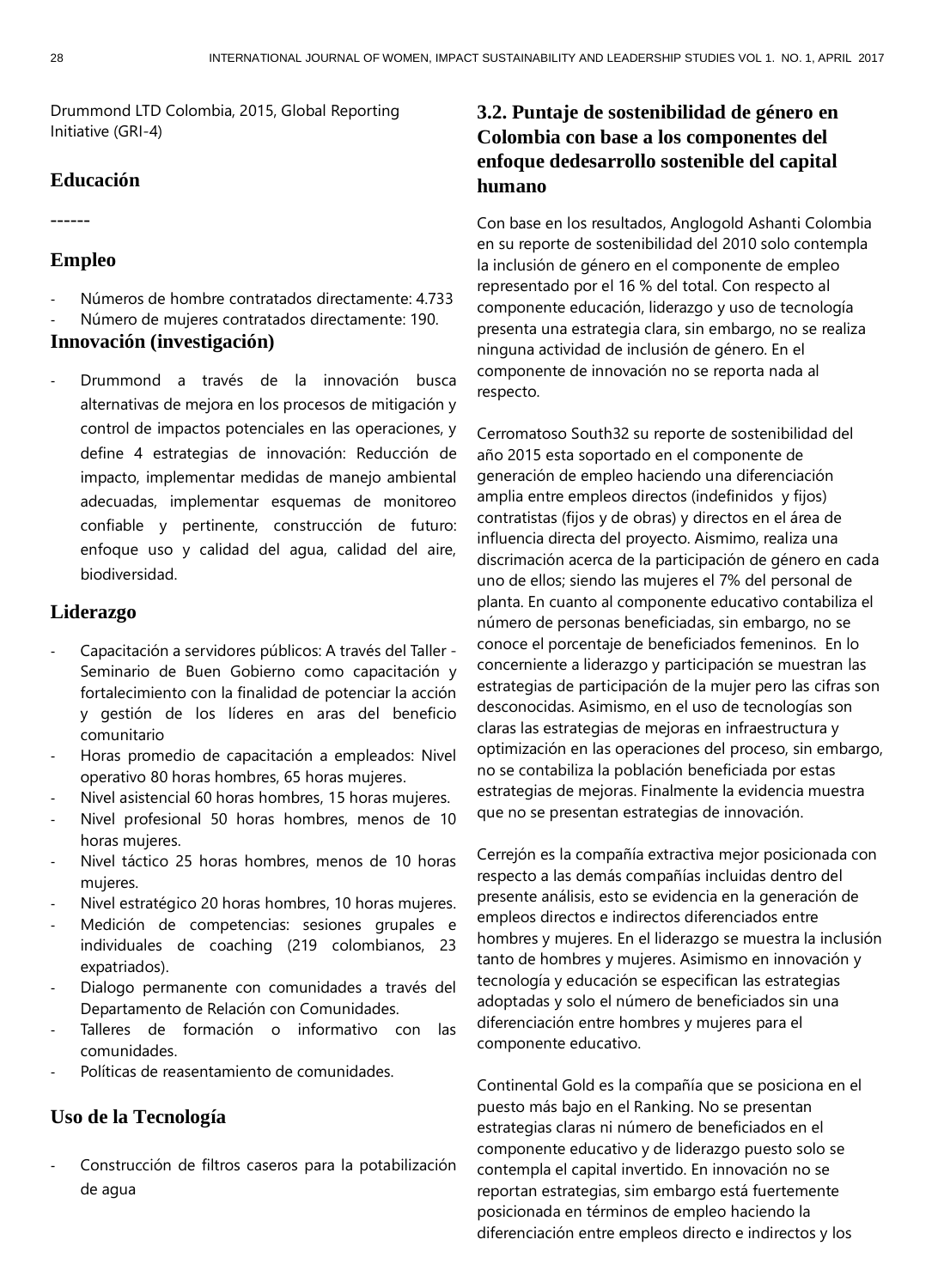.

cargos directivos, operativos, profesionales y aprendices ocupados tanto por hombres como por mujeres.

Teniendo en cuenta los resultados de los componentes que involucra el marco, para Mineros S.A no discrimina acerca de la discriminación de género como evidencia de participación de hombres o mujeres en las estrategias planteadas.

Para Mineros S.A en lo concerniente al componente de empleo se observa la poca contratación de mujeres en las operaciones realizadas por la compañía y actualmente representa el 8%. Además de esto en el componente de innovación no fue posible identificar estrategias claras.

lo concerniente al componente de empleo se observa la poca contratación de mujeres en las operaciones realizadas por la compañía y actualmente representa el 8%. Además de esto en el componente de innovación no fue posible identificar estrategias claras.

Los resultados para Drummond Ltd Colombia evidenciaron mayor discriminación por género en el componente de liderazgo. Sin embargo, la participación de mujeres en capacitación fue en todas las categorías muchos más baja que los hombres. En su mayoría el numero de horas de formación fue menos de 50% de las horas de formación para los hombres.

Respecto a la contratación de mujeres por parte de Drummond Ltd Colombia se observa que no supera el 80% del personal contratado para las operaciones en mina y puerto.

Red Eagle mining Colombia no reporta informe de sostenibilidad a la fecha.

#### **REFERENCES**

- [2] The original publication is free to access through <http://mineralis.cetem.gov.br:8080/handle/cetem/592>
- [10] de 2017 de, [http://www.anglogoldashanti.com.co/saladeprensa/Informes/Re](http://www.anglogoldashanti.com.co/saladeprensa/Informes/Reporte%20a%20la%20sociedad,%20Oro%20sostenible%202010.pdf) [porte%20a%20la%20sociedad,%20Oro%20sostenible%202010.p](http://www.anglogoldashanti.com.co/saladeprensa/Informes/Reporte%20a%20la%20sociedad,%20Oro%20sostenible%202010.pdf) [df](http://www.anglogoldashanti.com.co/saladeprensa/Informes/Reporte%20a%20la%20sociedad,%20Oro%20sostenible%202010.pdf)

Los resultados para Drummond Ltd Colombia evidenciaron mayor discriminación por género en el componente de liderazgo. Sin embargo, la participación de mujeres en capacitación fue en todas las categorías muchos más baja que los hombres. En su mayoría el numero de horas de formación fue menos de 50% de las horas de formación para los hombres.

Respecto a la contratación de mujeres por parte de Drummond Ltd Colombia se observa que no supera el 80% del

- [3] Buitrago-Franco, I (2014). Building Sustainable Communities: Enhancing Human Capital in Resource Regions. PhD Dissertation. Brisbane, Australia: The University of Queensland.
- [4] Drummond Ltd Colombia. (2016). Informe de Sostenibilidad 2015. Gatos Gemelos Comunicaciones. Recuperado el 02 de abril de 2017, de http://www.drummondltd.com/noticiaspublicaciones/informes-de-sostenibilidad/
- [5] Grupo Empresarial Mineros S.A. (2017). Memoria de Sostenibilidad 2016. Recuperado el 02 de abril de 2017, de http://mineros.com.co/pdf/Memoria-Sostenibilidad-2016.pdf
- [6] South Cerro Matoso (2015). Reporte de sostenibilidad 2015. Recuperado 11 de marzo de 2017, de http://www.fundacioncerromatoso.org/index.php/cerromatoso/reporte-de-sostenibilidad-2015
- [7] Continental Gold (2015). Informe de Sostenibilidad 2015. Recuperado 11 de marzo de 2017, de http://www.continentalgold.com/wpcontent/uploads/2016/09/CNL\_SustainabilityReport\_ES\_fontqua lity.pdf
- [8] Cerrejon (2015). Informe de sostenibilidad 2015. Recuperado 11 de marzo de 2017 de, http://www.cerrejon.com/site/Portals/0/Documents/pdf/Inform e%20sost\_2015\_ce.pdf
- [9] AngloGold Ashanti Colombia (2010). Reporte a la sociedad Oro sostenible 2010. Recuperado 11 de marzo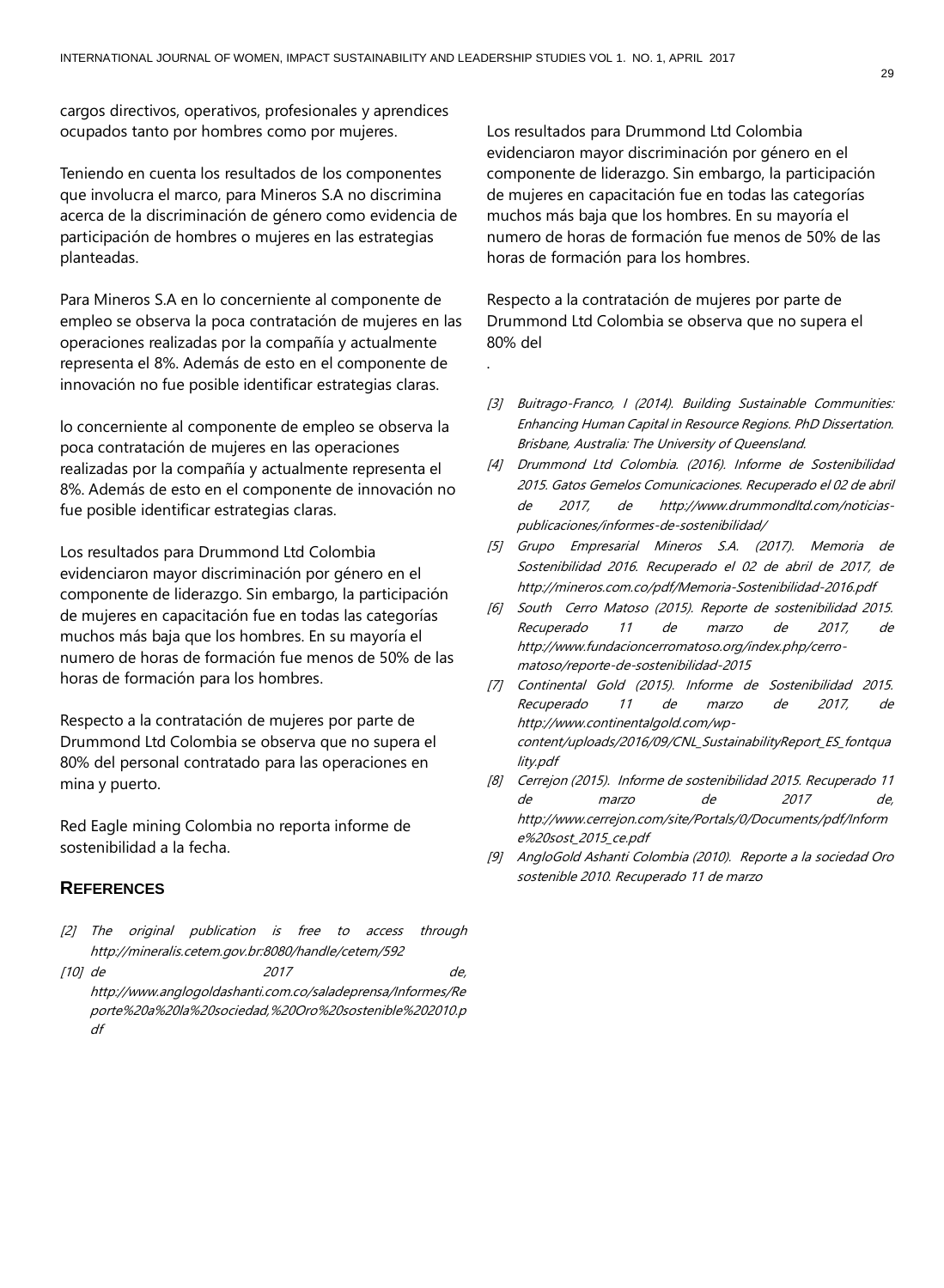## Women's Empowerement Programs: Opportunities to Reduce Gender Based Violence in Papua New Guinea

Cecilia Reategui Olguin, Sustainable Minerals Institute, The University of Queensland

**ABSTRACT** — The research proposes to understand how Women's Empowerment Programs (WEPs) are being constructed by different development actors (i.e. a private resource company, a religious organisation, a governmental department, and an international organisation) in one resource rich province of Papua New Guinea (PNG). The distinct discourses concerning women's empowerment and how these have underpinned the construction of WEPs by development actors in PNG will be examined. The research will observe the implicit understandings of 'empowerment' and the expected outcomes of the different programs from the perspective of the development actors as well as of the program participants. This will provide insights into how the development actors expect WEPs to influence gender relations in this context, specifically gender based violence (GBV), and their rationale for that. The research will also explore whether the participants anticipate WEPs will bring about such change (and again, their reasons for expecting so). The current paper presents findings from the literature review phase of the doctoral research project.

**KEY WORDS** — Women; development programs; GBV; extractive industry; PNG; social development.

—————————— ◆ ——————————

### **1 INTRODUCTION**

Social relations in Papua New Guinea (PNG) have been<br>Shaped by culture, colonialism, Christianity, and more  $\mathbf{J}_{\text{shaped}}$  by culture, colonialism, Christianity, and more recently, by international organisations, and private foreign resource companies operating in the country (Eves, 2006; Taylor, 2008; Jubilee, 2013; MacIntyre, 2011, 2012; World Bank, 2013; Zimmer-Tamakoshi, 2012). Although national social statistics are not comprehensive, one pattern accompanying the various associated social and economic transformations has been changes in gendered power relations, a widening of gender gaps, gender discrimination and higher levels of gender based violence (GBV) in remote communities.

Some of these socio-economic changes are taking place in remote regions of PNG where extractive projects are becoming ever more present. The country's economy is heavily dependent on its vast natural resources. Mining, and oil and gas total 20 percent of its Gross Domestic

Product (GDP) (ADB, 2015). Resource sector consists mostly of oil, liquefied natural gas, gas gold, copper, nickel, and silver extraction. (ADB, 2015). The concentration of minerals and oil & gas in PNG has resulted in high levels of inequality and corruption, what some call 'the resource curse'. The resource curse refers to the paradox that countries with an abundance of natural resources, specifically non-renewable resources like minerals and fuels, tend to have less economic growth, less democracy, and worse development ourcomes than countries with fewer natural resources.

This is many times attributed to weak governmental institutins in the resource country, which leads to corruption and mismanagement of funds. (Davis and Franks, 2014). Major extractive industries bring with them paid employment, cash economy, mobility (in-migration),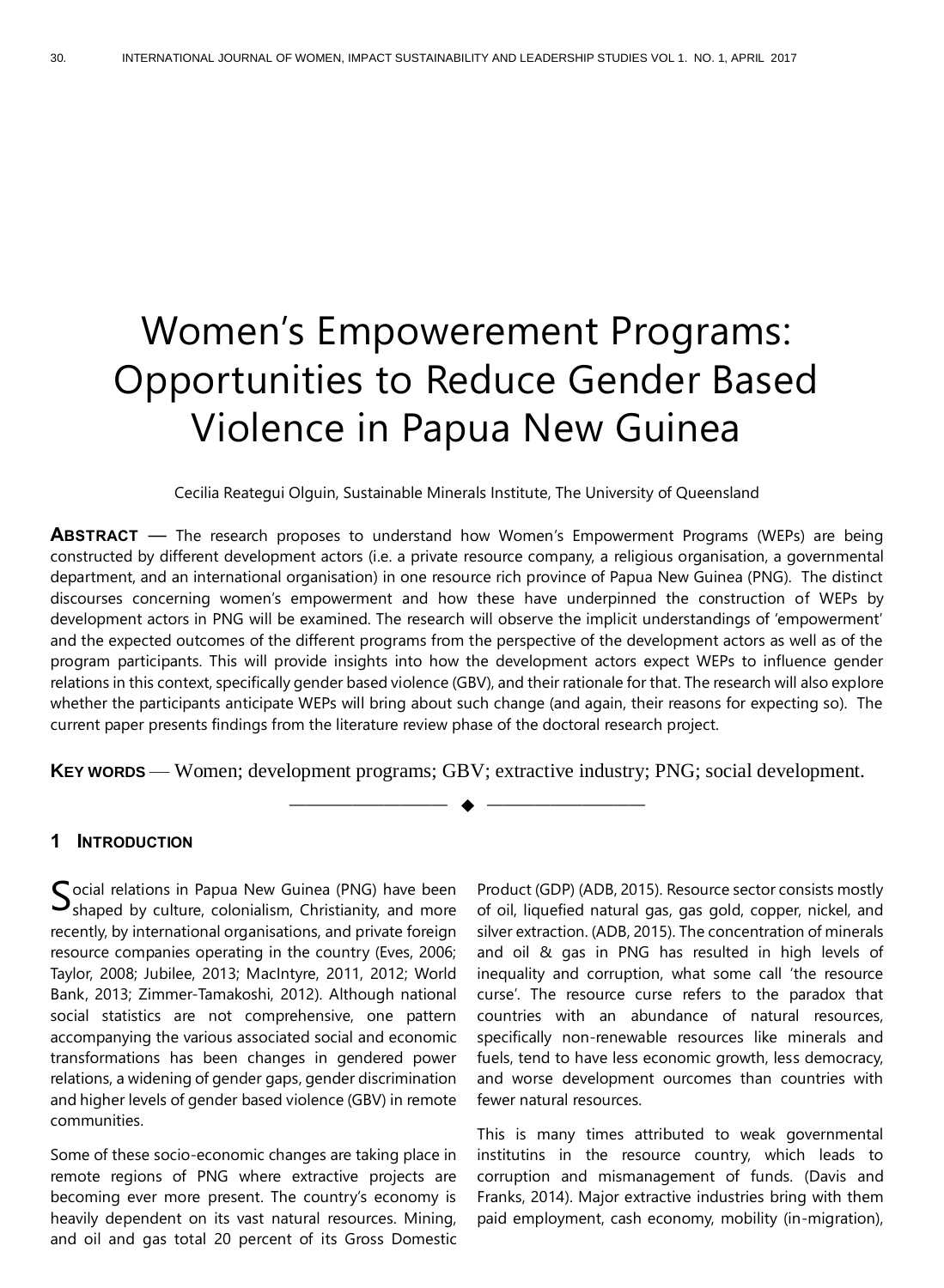and capitalist and western ideals, among other forces of change (Banks, 1999; Bainton, 2008).

There is also a considerable literature suggesting there are shifting power dynamics in communities near large resource projects, that contribute to the subordination of women and GBV, with men controlling most of the wealth and decision-making avenues between community and company (Cane, 2014; World Bank, 2013 Oxfam, 2011, 2012; Jubilee, 2013; MacIntyre, 2011, 2012; Jolly, 2012; Keenan and Kemp, 2014, Zimmer-Tamakoshi, 1997, Bainton, 2008).

As a response to these concerns, resource extraction companies are joining other actors, like religious organisations, the PNG government, and international development agencies, who have traditionally occupied the space of implementing Women's Empowerment Programs (WEPs). Most of the WEPs initiated by these actors target GBV, among other gender inequity issues.

Research into WEPs in regions affected by resource extraction would supplement research conducted by international organisations and NGOs (World Bank, 2013, 2014; Jubilee, 2013; Oxfam, 2012, 2013) on gender issues near extractive projects in PNG. It can contribute to a greater consideration of extractive companies' relationship with gender inequities and GBV, as well as develop understanding of various development responses to the situation and identify opportunities for change.

The research takes place in PNG, in an area where three women's empowerment programs are being operated by different development actors. The field site will provide an example of a remote area in PNG where the subordination of women and their experience of GBV and other inequities is relatively high and where a major resource project is underway.

## **2 RESEARCH DESIGN**

————————————————

The research project aims to recognize how WEPs can become more sustainable in remote, patriarchal communities and be effective in reducing GBV. Specifically, the research raises the following questions: What changes in gender relations, gender inequities and GBV do development actors (private resource company, religious organisation, governmental department, and international organisation) envisage will occur through their WEPs?

What are women participants' expectations of WEPs? In particular their expectations with relation to addressing gender inequities, and their most visible symptom of GBV?

How do different development actors engage with women's empowerment discourses – shared language and practices that provide the parameters of social behaviour – and what are the implications for their WEPs?

Central themes that emerge from the literature as fundamental to understanding WEPs were issues of whether they attempt to change agency or structure; experiences in the private or public domain; and the challenges to sustaining outcomes in countries where strong patriarchal socio-cultural norms prevail. One area where current knowledge is scant, is the requisites for WEPs to achieve sustainable results, as regardless of approaches being taken, the evidence is that they struggle to gain traction and buy-in from the communities where they operate, particularly in strongly patriarchal sociocultural societies.

Critical feminist theory emerges as the most appropriate lens to examine the themes and gaps identified in the literature review. This theory provides an opportunity to consider socio-cultural complexities and remain sensitive to traditions and customs, while supporting social change that is grounded in equal human rights, and providing individuals and communities with avenues towards gender equity. It also assists observation of how different development actors have prescribed notions of developmental change through their WEPs, by encompassing a wide net of possible avenues for addressing GBV and supporting gender equity. Some other aspects to be highlighted from the literature are as follows:

• Feminist theories emphasize that women's status is a result of the interplay of many individual and

F.A. Author is with the Sustainable Minerals Institute, The University of Queensland. St Lucia Campus, QLD 4072, Australia. Email: c.reategui@uq.edu.au.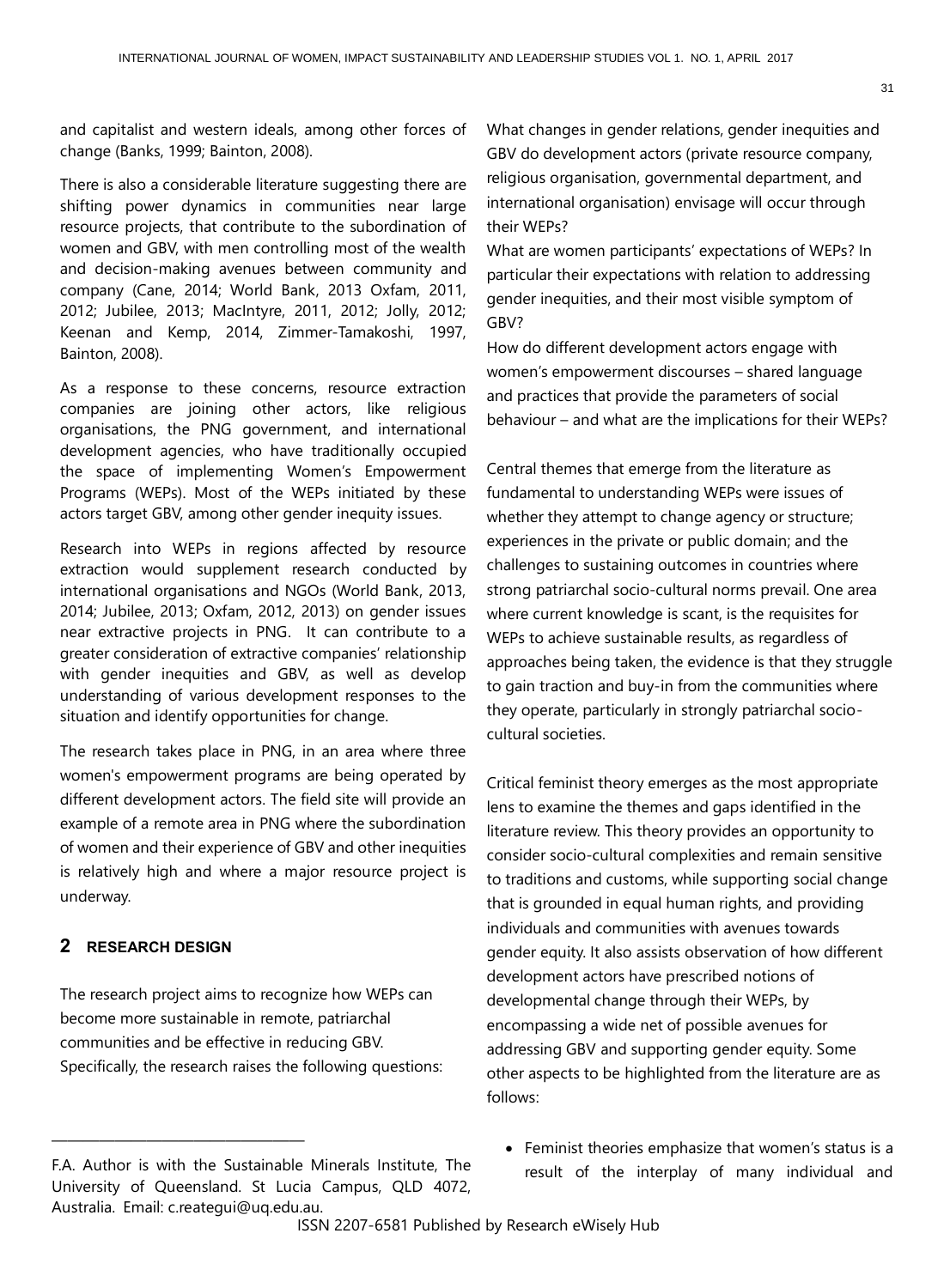collective factors besides gender, including culture, colonial legacies, industrial development, race, and economic standing (Steans, 2013; Mohanty, 2011).

- Approaches to development have moved from women in development (WID), with a focus on inserting women into development interventions with a westernised individualistic approach, to gender and development (GAD), which concentrates on socially situating women so a more sustainable development can be achieved by taking into account the context in which women live (Visvanathan, 2011; Cane 2014; Cornwall and Rivas, 2015).
- Notions of women's empowerment are related to women's ability to make choices and linked to their resources, agency and achievements, particularly as emphasized by Kabeer (1999).
- Some research also examines how WEPs have been implemented through different avenues on the ground and highlights the different strategic approaches some of these programs have used. In particular, how many of the WEPs have taken an individual empowerment attitude in the past, seen in WID, and are now shifting towards inclusive community WEPs, advised by GAD, which attempt to include components of addressing social norms in order to achieve gender equality (Cornwall, 2016; Nazneen, Hussain and Sultan, 2011).
- A body of research describes the socio-cultural context of PNG and women's social experiences within it. This includes the different valuing of men and women in their culture, the roles and responsibilities they have, and how globalisation is impacting on traditional structures and transforming gender relations (Zimmer-Tamakoshi, 2012; Bainton, 2008; MacIntyre, 2012; Jolly, 2012; Eves, 2012).

### **3 METHODOLOGY**

This research compares three case studies centring on the WEPs of three different development actors in a remote and patriarchal, resource-rich province of PNG, as implemented by a resource company, an international organisation, and the government or a religious organisation or local NGO.

The research is composed of thirty one-on-one one-hour interviews with development actors and WEP participants, and three three-hour focus groups with WEP participants. Shadowing of development actor's personnel will also be sought. The fieldwork will take approximately three months intermittently, during 2017.

This approach integrates the development actors and WEP participants' experiences and perceptions of WEPs and their capacity to address GBV. The research takes a qualitative approach to the issues and does not attempt to quantify the prevalence or reduction of GBV.

## **3 EXPECTED OUTCOMES**

This curent research project will result in:

- Additional knowledge of the social and cultural structure of the field study area.
- Opportunities for women to share their expectations and perceptions of WEPs and the capacity of the programs to address gender inequities, particularly GBV. This will enhance our understanding of how women experience these programs.
- Improved understanding of the multiple factors that shape women's disadvantage in a particular region of PNG and the potential for these to be addressed by WEPs.
- Recommendations about the key opportunities and challenges for running programs to transform gender relations in this region, and as such providing further understanding of gendersensitive development.

#### **3 CONCLUSIONS**

The research project, by focusing on both the development actors' and the participating women's expectations and understandings of WEPs aims to recognize how these programs can become more sustainable in remote, patriarchal communities and be effective in reducing GBV.